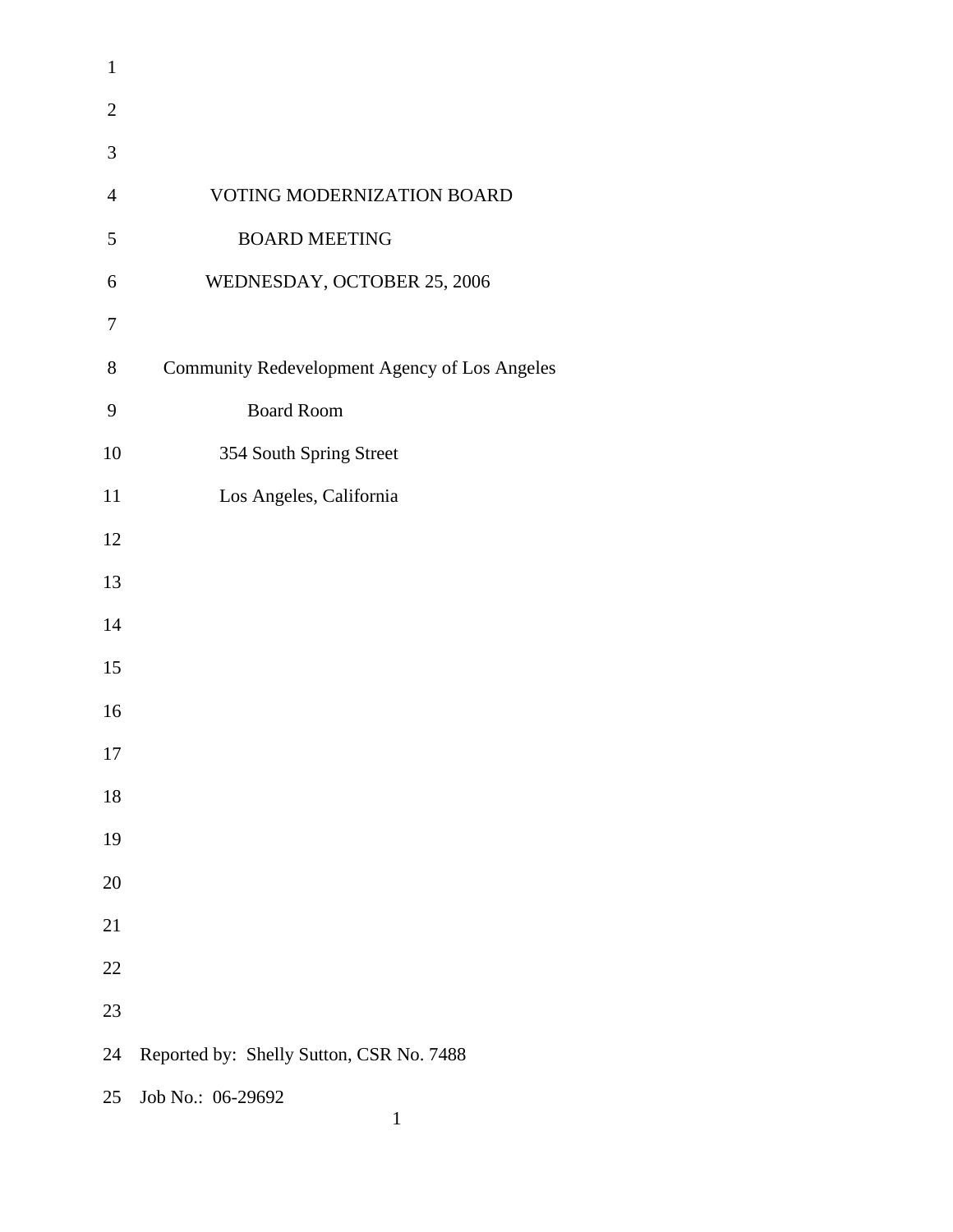## 1 ATTENDEES:

| $\mathbf{2}$   |                       |                                     |
|----------------|-----------------------|-------------------------------------|
| $\mathfrak{Z}$ | <b>BOARD MEMBERS:</b> | John A. Perez, Chairperson          |
| $\overline{4}$ |                       | Stephen J. Kaufman, Vice Chair      |
| 5              |                       | Michael Bustamante (telephonically) |
| 6              |                       | Carl Guardino (telephonically)      |
| $\tau$         |                       |                                     |
| $8\,$          |                       |                                     |
| $\mathbf{9}$   |                       |                                     |
| 10             |                       |                                     |
| 11             | STAFF:                | Michael Kanotz                      |
| 12             |                       | Jana Lean                           |
| 13             |                       | Katherine Montgomery                |
| 14             |                       |                                     |
| 15             |                       |                                     |
| 16             | PARTICIPANTS:         | Kathleen Smith (Nevada County)      |
| 17             |                       |                                     |
| 18             |                       |                                     |
| 19             |                       |                                     |
| $20\,$         |                       |                                     |
| 21             |                       |                                     |
| $22\,$         |                       |                                     |
| 23             |                       |                                     |
| 24             |                       |                                     |
| 25             |                       |                                     |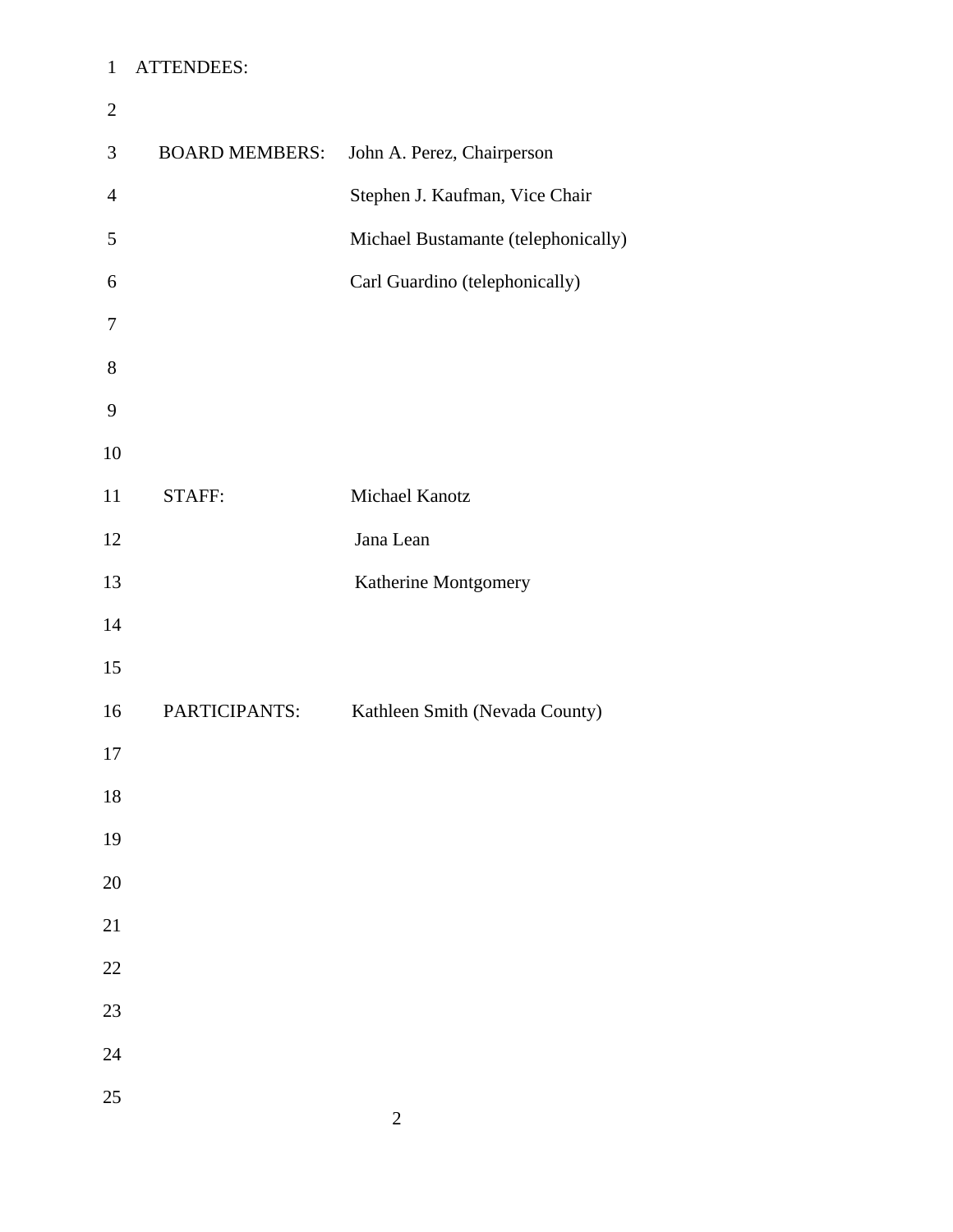- 1 THE CHAIRMAN: I would like to call to order the
- 2 October 2006 meeting of the California Voting
- 3 Modernization Board. If you would please call the roll.
- 4 MS. MONTGOMERY: John Perez?
- 5 THE CHAIRMAN: Here.
- 6 MS. MONTGOMERY: Stephen Kaufman?
- 7 MR. KAUFMAN: Here.
- 8 MS. MONTGOMERY: Michael Bustamante?
- 9 MR. BUSTAMANTE: Here.
- 10 MS. MONTGOMERY: Carl Guardino?
- 11 MR. GUARDINO: Present.
- 12 THE CHAIRMAN: We have now established that we have a
- 13 quorum. The first item is item three, Public Comment for
- 14 items not on our agenda, I see no cards. We then move to
- 15 item four, Adoption of September 20th, 2006 Actions and
- 16 Meeting minutes. Is there a motion, or is there something
- 17 for consideration first?
- 18 MR. KAUFMAN: I'm prepared to move adoption of the
- 19 Actions and Meeting Minutes.
- 20 THE CHAIRMAN: Mr. Kaufman moves, is there a second?
- 21 MR. GUARDINO: Second.
- 22 THE CHAIRMAN: That was Mr. Guardino seconding. All
- 23 in favor, signify by saying aye. Aye.
- 24 MR. KAUFMAN: Aye.
- 25 MR. GUARDINO: Aye.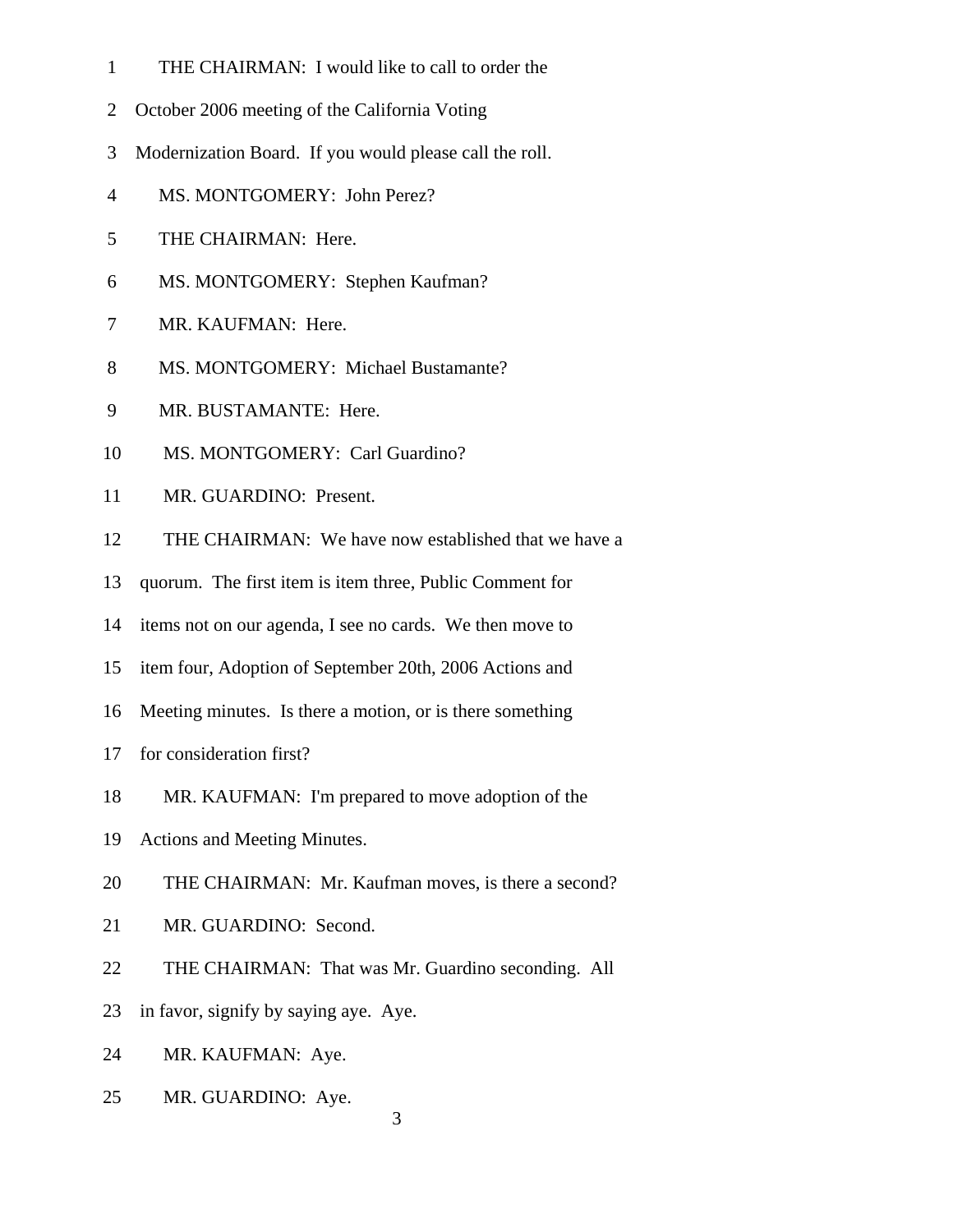| 1                           | MR. BUSTAMANTE: Bustamante abstains because I wasn't       |
|-----------------------------|------------------------------------------------------------|
| $\mathcal{D}_{\mathcal{L}}$ | there.                                                     |
| 3                           | THE CHAIRMAN: Very good. We have approval of that.         |
| 4                           | Next, we have item five, Change to Approve Project         |
| 5.                          | Documentation Plan, and the first item before us Five (A), |
| 6                           | is a discussion of Napa County. Jana, would you like to    |
|                             | walk us through that?                                      |

8 MS. LEAN: Napa County is submitting a change of

9 their Approved Project Documentation Plan regarding their

10 VVPAT retrofit. The Voting Modernization Board approved a

11 funding board and Napa received \$881,111.44.

12 They are proposing to refund an original amount

13 awarded of \$352,942.40. They are purchasing the Sequoia

14 AVC EDGE upgrades, the Verivote printers, 375 units.

15 At the July 16th, 2003 meeting of the Voting

16 Modernization Board, the Board approved Napa County's

17 Project Documentation Plan and awarded funding for the

18 reimbursement of the County's purchase of 350 Sequoia AVC

19 EDGE DRE units. Napa County purchased an additional 100

20 AVC EDGE units using HAVA 102 punch card replacement

21 funds, and the County used the new equipment for first

22 time at the March 2nd, 2004 Presidential primary elections.

23 Napa was one of the first to apply for the

24 Proposition 41 funding and began modernizing their

 25 equipment before the State's requirement for a VVPAT, the 4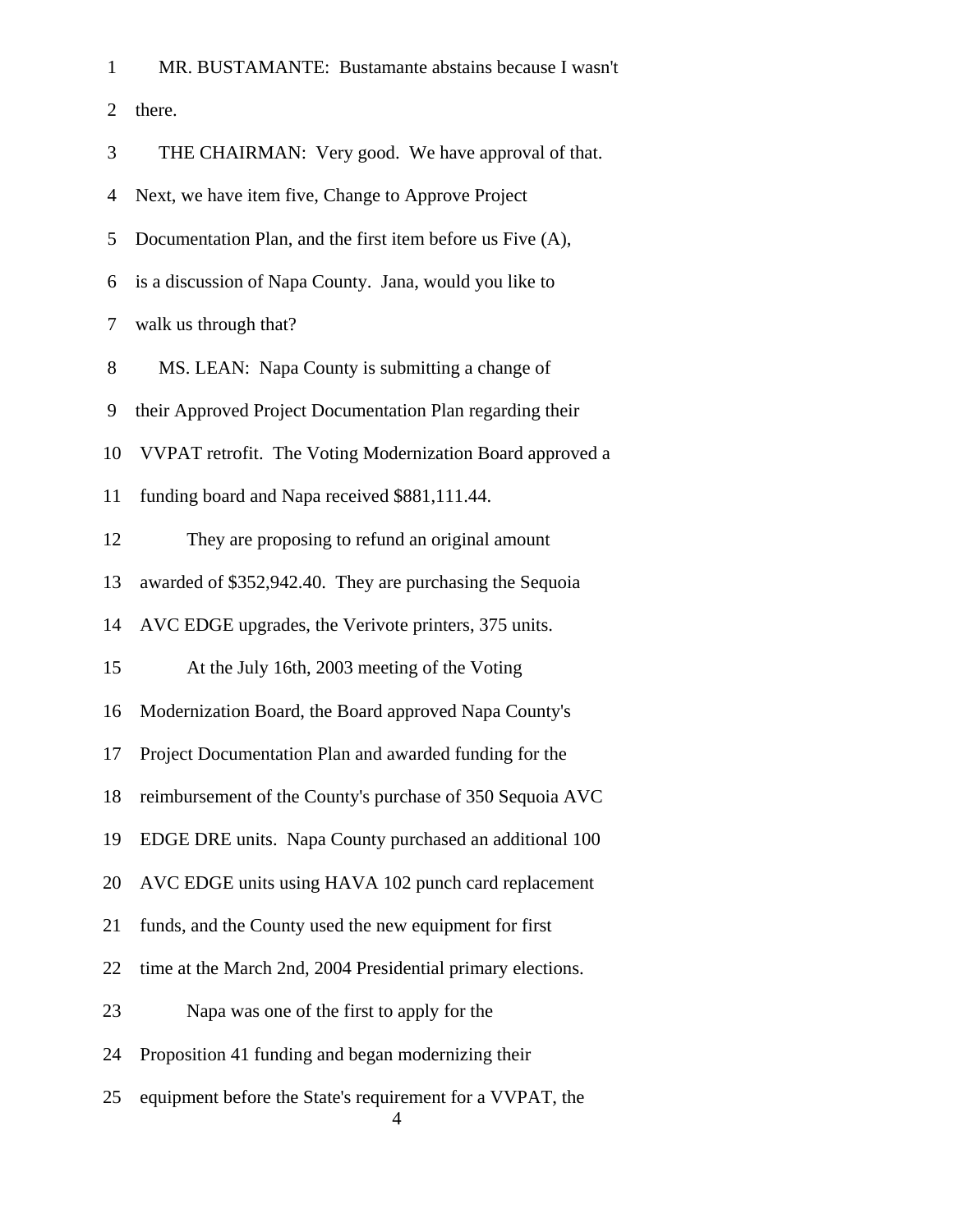| $\mathbf{1}$   | Voter Verified Paper Audit Trail law was enacted.           |
|----------------|-------------------------------------------------------------|
| $\overline{2}$ | The County was required to retrofit all of its              |
| 3              | Sequoia AVC EDGE DRE machines to include a printer. These   |
| $\overline{4}$ | newly equipped machines were successfully implemented       |
| 5              | countywide during the June 2006 primary election. Napa      |
| 6              | County is requesting that the Board allow the County to     |
| 7              | return funds from the VMB in order to qualify for           |
| 8              | retroactive reimbursement from HAVA for their purchase of   |
| 9              | a HAVA Section 301 complaint voting system, and             |
| 10             | concurrently requests funding from the VMB to fund their    |
| 11             | VVPAT retrofit costs.                                       |
| 12             | Napa County would be required to refund the                 |
| 13             | retrofit costs of \$352,942.40 to the Voting Modernization  |
| 14             | Fund from the County's general fund before the County       |
| 15             | would be eligible for any VMB funding for VVPAT retrofit,   |
| 16             | or any retroactive reimbursement from HAVA.                 |
| 17             | Once the refund for the retrofit cost has been              |
| 18             | received and deposited back into the Voting Modernization   |
| 19             | fund and confirmation of the deposit has been received by   |
| 20             | the State Controller's Office, the VMB would notify Napa    |
| 21             | County and the Secretary of State's HAVA coordinator that   |
| 22             | the deposit has been completed.                             |
| 23             | The VMB could then amend the original funding               |
| 24             | award letter issued to Napa County to explicitly state      |
| 25             | that the VMB will allocate the \$352,942.40 in funding<br>5 |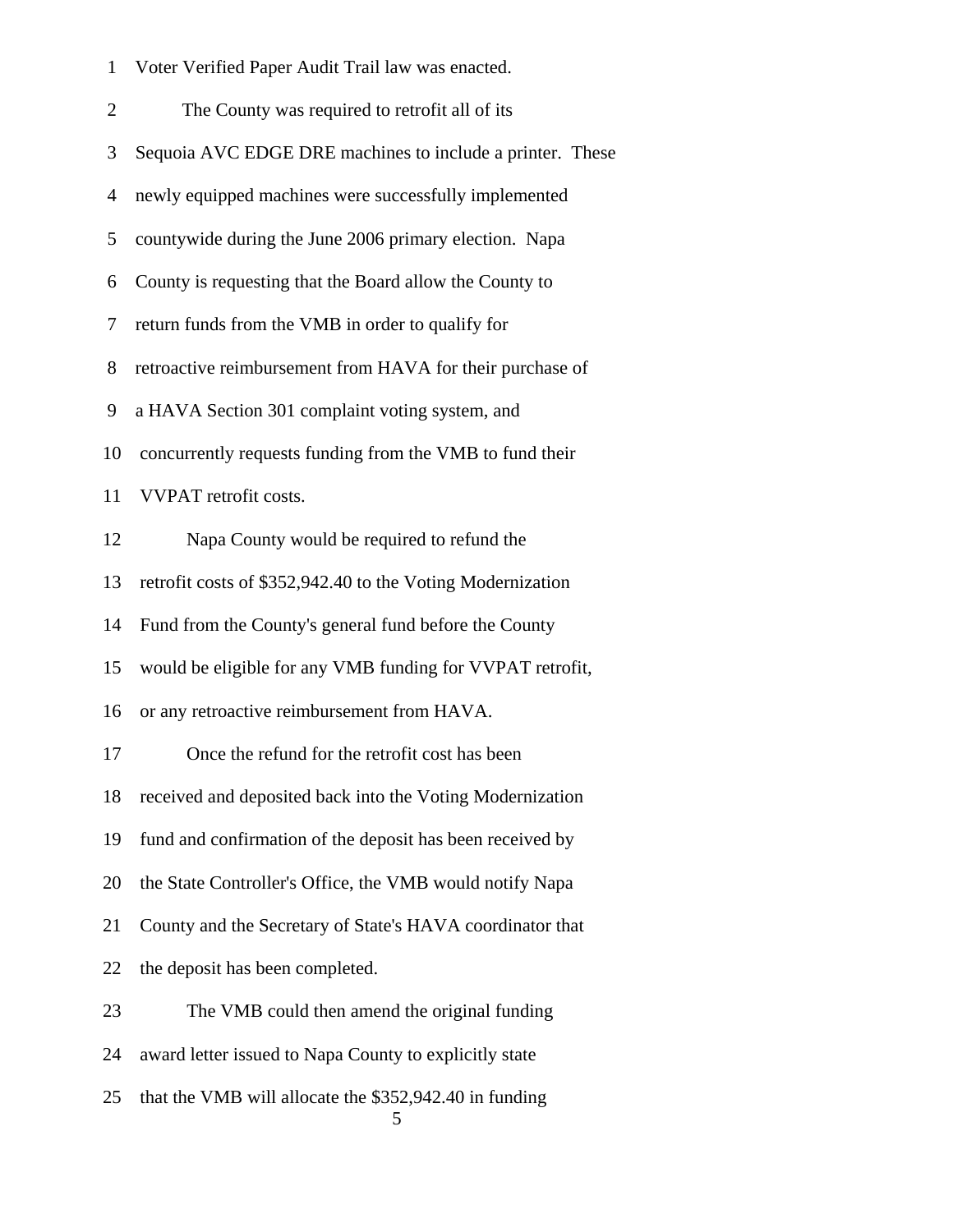1 returned by the County to the Voting Modernization Fund

2 for the purpose of the reimbursement for the VVPAT

3 retrofit costs.

| $\overline{4}$ | Napa County would then be required to submit to            |
|----------------|------------------------------------------------------------|
| 5              | the VMB an acknowledgement letter certifying that the new  |
| 6              | funds will be used in accordance with the Voting           |
| 7              | Modernization Bond Act of 2002. Napa County could          |
| 8              | concurrently submit a payment request form which would     |
| 9              | require documentation to receive reimbursement for the     |
| 10             | VVPAT retrofit costs.                                      |
| 11             | It is our staff recommendation that Napa                   |
| 12             | County's changed their Approved Project Documentation Plan |
| 13             | be improved contingent upon receipt of the funds as        |
| 14             | outlined above. Once confirmation of the deposited funds   |
| 15             | is obtained, the VMB staff notify the Chair of the award.  |
| 16             | An amendment to the original July 16, 2003 award letter    |
| 17             | may be issued in the amount of \$352,942.40 to fund the    |
| 18             | VVPAT retrofit costs.                                      |
| 19             | As you recall, this is very similar, almost                |
|                | 20 identical to what was already voted on by the Board for |
| 21             | Orange County. So, this is just asking for the retrofit    |
| 22             | costs for the printers. Do you have any other questions?   |
| 23             | THE CHAIRMAN: Good. Mr. Kaufman, any questions?            |
| 24             | MR. KAUFMAN: No.                                           |
| 25             | THE CHAIRMAN: Mr. Bustamante, any questions?<br>6          |
|                |                                                            |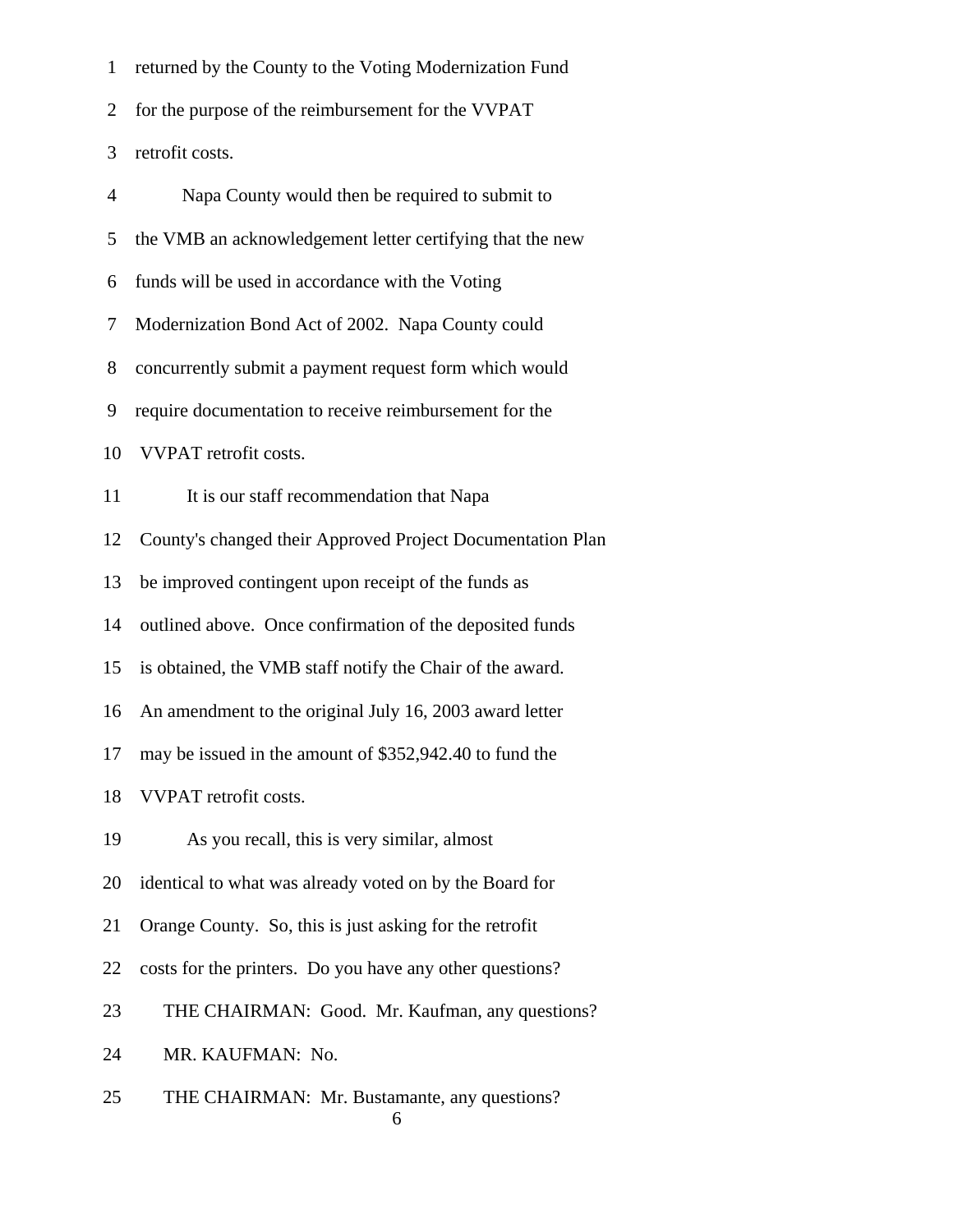- 1 MR. BUSTAMANTE: No, sir.
- 2 THE CHAIRMAN: Mr. Guardino?
- 3 MR. GUARDINO: No, no questions.
- 4 THE CHAIRMAN: Very good. Is there a motion?
- 5 MR. BUSTAMANTE: So move.
- 6 MR. KAUFMAN: Second.
- 7 THE CHAIRMAN: Mr. Kaufman seconds. Seeing no
- 8 further discussion, would you please call roll?
- 9 MS. MONTGOMERY: John Perez?
- 10 THE CHAIRMAN: Aye.
- 11 MS. MONTGOMERY: Stephen Kaufman?
- 12 MR. KAUFMAN: Aye.
- 13 MS. MONTGOMERY: Michael Bustamante?
- 14 MR. BUSTAMANTE: Aye.
- 15 MS. MONTGOMERY: Carl Guardino?
- 16 MR. GUARDINO: Aye.
- 17 THE CHAIRMAN: Very good. We have four ayes, no
- 18 objections, the item is approved.
- 19 Next is item six, Project Documentation
- 20 Submittal Deadline. Consider a possible change of the
- 21 January 1st, 2007 deadline for counties to submit their
- 22 Project Documentation Plans. Jana?
- 23 MS. LEAN: The requirement for counties to submit
- 24 Project Documentation Plans was established by the Voting
- 25 Modernization Board in adoption of their funding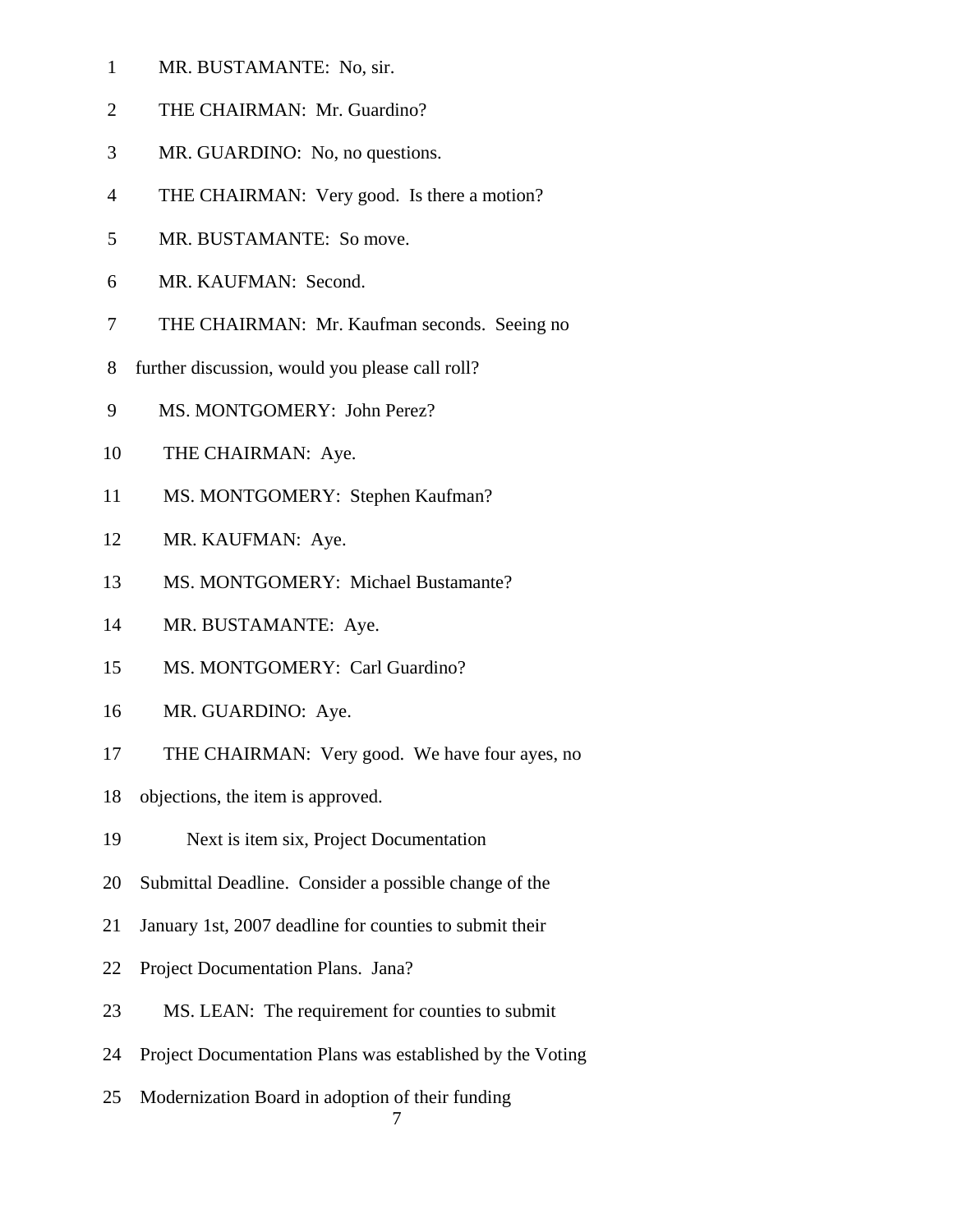1 application procedural guide.

| $\overline{2}$ | Proposition 41 does not have a deadline by which          |
|----------------|-----------------------------------------------------------|
| 3              | the funds need to be approved or distributed to the       |
| $\overline{4}$ | counties. The Board has approved the following dates for  |
| 5              | counties to submit their plan. This will be the fifth     |
| 6              | time that this deadline will be changed if we decide to   |
| 7              | change it today. At the December 17th, 2003 meeting of    |
| 8              | the Voting Modernization Board, the Board adopted the     |
| 9              | first deadline of January 1, 2005 for counties to receive |
| 10             | approval from the Board on the Project Documentation      |
| 11             | Plan.                                                     |
| 12             | Under this adoption, counties that did not                |
| 13             | receive the approval by the deadline would have forfeited |
| 14             | their approved application. At the July 22, 2004 meeting  |
| 15             | of the VMB, the Board changed the deadline to July 1st,   |
| 16             | 2005. At the February 17th, 2005 meeting, the Board again |
| 17             | changed the deadline to January 12, 2006.                 |
| 18             | At the September 23rd, 2005 meeting of the                |
| 19             | Voting Modernization Board, the Board set the current     |
| 20             | deadline for counties to submit their Approved Project    |
| 21             | Documentation Plan to January 1, 2007. The required       |
| 22             | counties who have not submitted a Project Documentation   |
| 23             | Plan by December 31st, 2006, to submit quarterly status   |
| 24             | reports to the Board.                                     |
| 25             | At the September 20th, 2006 meeting of the                |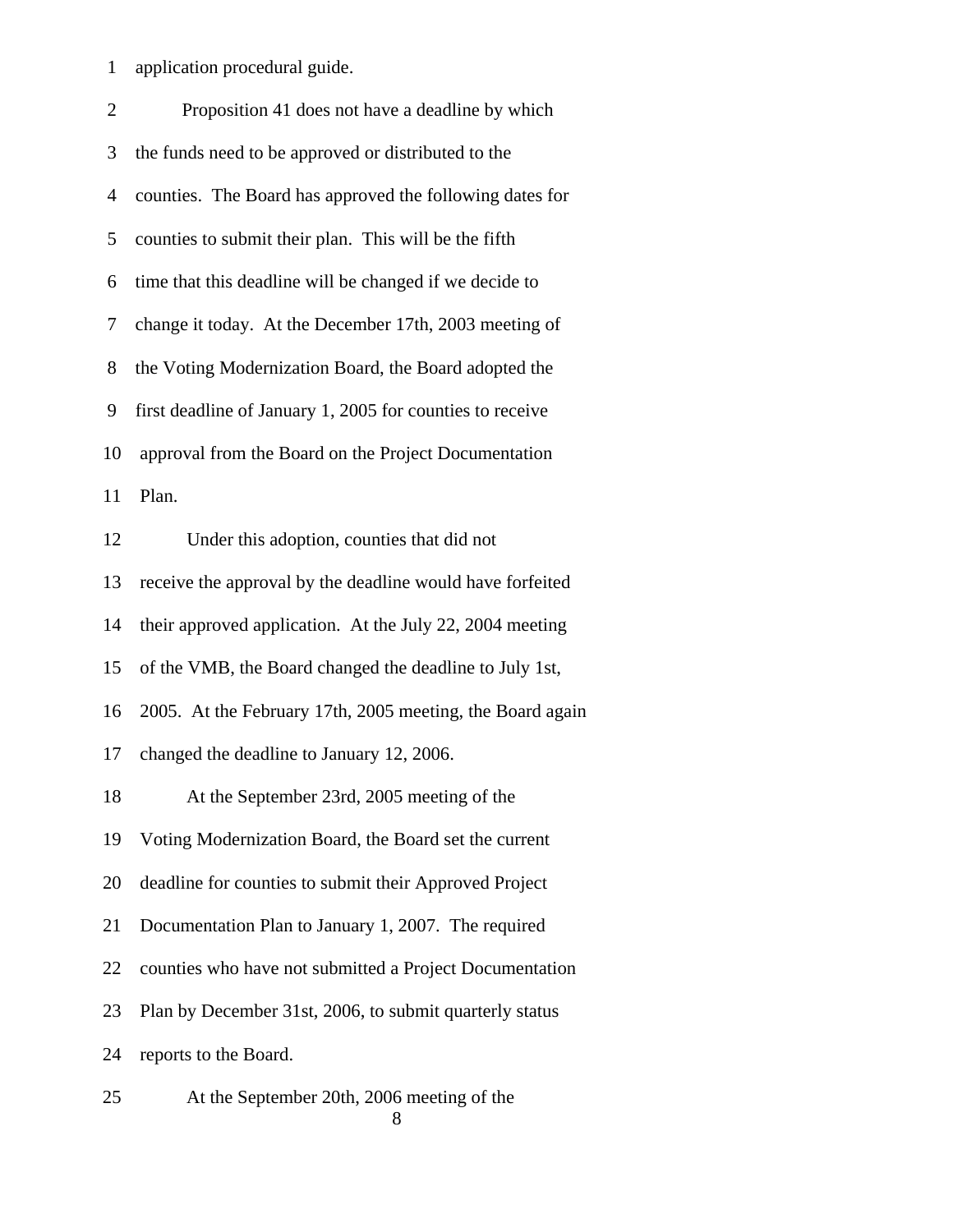| $\mathbf{1}$   | Voting Modernization Board, the Board received a final          |
|----------------|-----------------------------------------------------------------|
| $\overline{2}$ | quarterly status report which reflected the county's            |
| 3              | modernization status through December 2006. This report         |
| $\overline{4}$ | indicated that six counties; Humboldt, Merced, Modoc,           |
| 5              | Nevada, Trinity and Yolo have not submitted their Project       |
| 6              | Documentation Plans to the Board.                               |
| 7              | Given that it is less than a month away from the                |
| 8              | November 7, 2006 general election, it appears that these        |
| 9              | counties will not be able to meet the current deadline,         |
| 10             | and have all requested final extensions of the deadline to      |
| 11             | June 2007.                                                      |
| 12             | There's six letters attached in your packets.                   |
| 13             | Board has been to asked to assist in accelerating the           |
| 14             | voting system modernization progress in California. It          |
| 15             | should be noted that all the remaining counties will have       |
| 16             | state accessible and HAVA compliant voting systems              |
| 17             | November 7th, 2006 general election.                            |
| 18             | Therefore, these counties have begun their                      |
| 19             | modernization of their voting equipment, but may not have       |
| 20             | finalized vendor contracts in place at this time. In            |
| 21             | addition, if the deadline were changed, it would postpone       |
| 22             | the reallocation by the VMB of additional monies forfeited      |
| 23             | by counties that did not meet the deadline.                     |
| 24             | I thought we did want to discuss this at length,                |
| 25             | I assumed, so we'll wait for staff recommendation and tell<br>9 |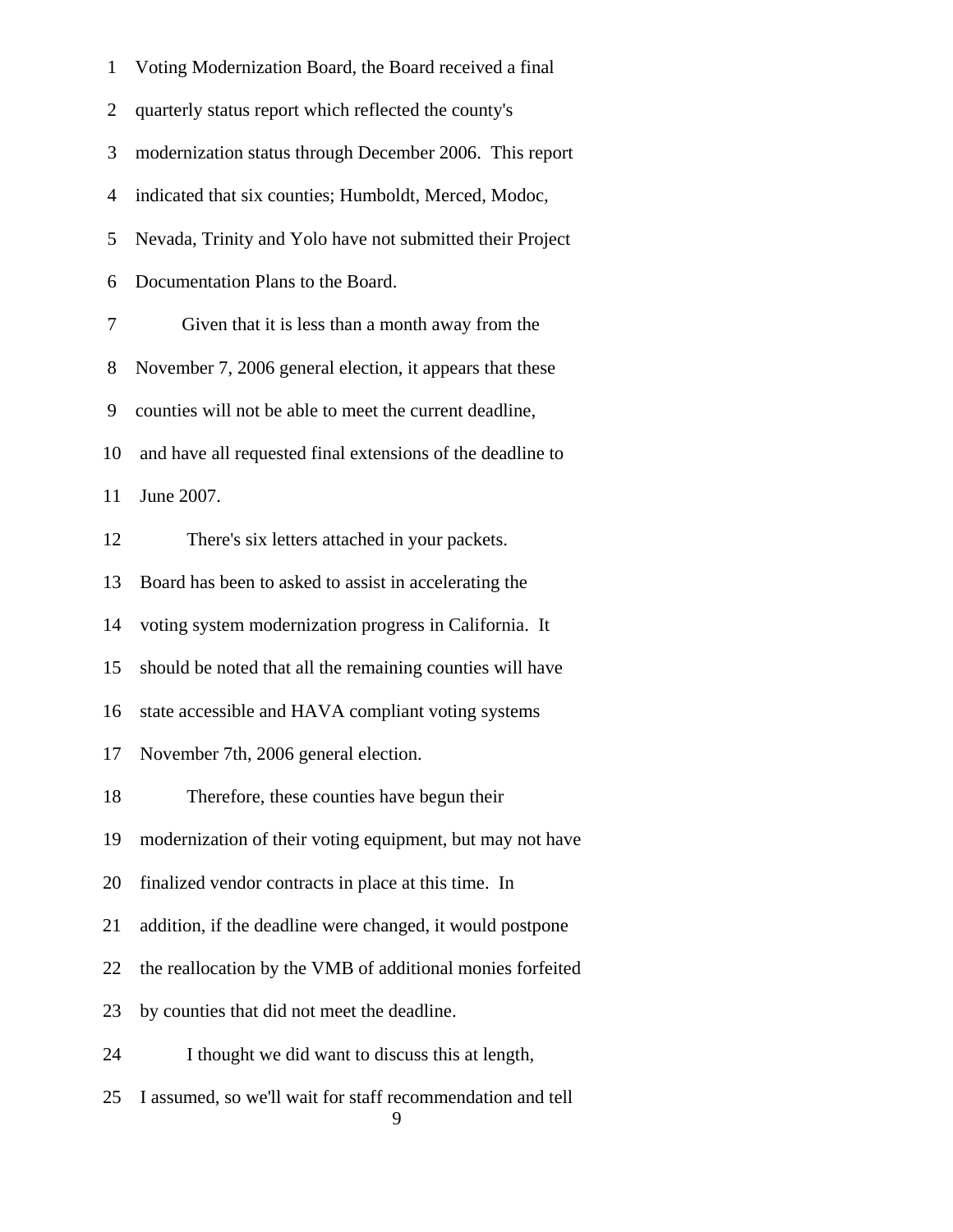1 you.

 2 THE CHAIRMAN: Sure. I'm looking at the letters, and 3 I see Trinity's in spring. Yolo, Nevada, Modoc and Humboldt 4 is in June. I don't see where Merced even gives a 5 suggestion of a time. 6 MS. LEAN: They did not submit a specific deadline. 7 With conversations with them, they have asked -- actually, 8 they were okay with the June 2007 deadline. 9 THE CHAIRMAN: Okay. I see that we have Kathleen 10 Smith, the County Clerk Registrar of Voters for Nevada 11 County with us. Would like to address us? 12 MS. SMITH: I'm sort of noncommittal. Would you like 13 me to let you know where we're at? 14 THE CHAIRMAN: Come up and take a seat here so the 15 other two on the phone can hear you better as well. 16 MS. SMITH: Okay. Good morning, and thank you. I am 17 Kathleen Smith, County Clerk Registrar of Voters in Nevada 18 County. And I did appear before you in your June 2004 19 meeting to be part of the that request to extend that 20 deadline, and I want to share a short little story. 21 I had been the County Clerk for 22 days at that 22 point, and I don't know if Mr. Kaufman remembers, but as I 23 introduced myself and said that I just been appointed, 24 your comments were, "What were you thinking?" I wanted 25 you to know that Janice Atkinson took me aside and gave me 10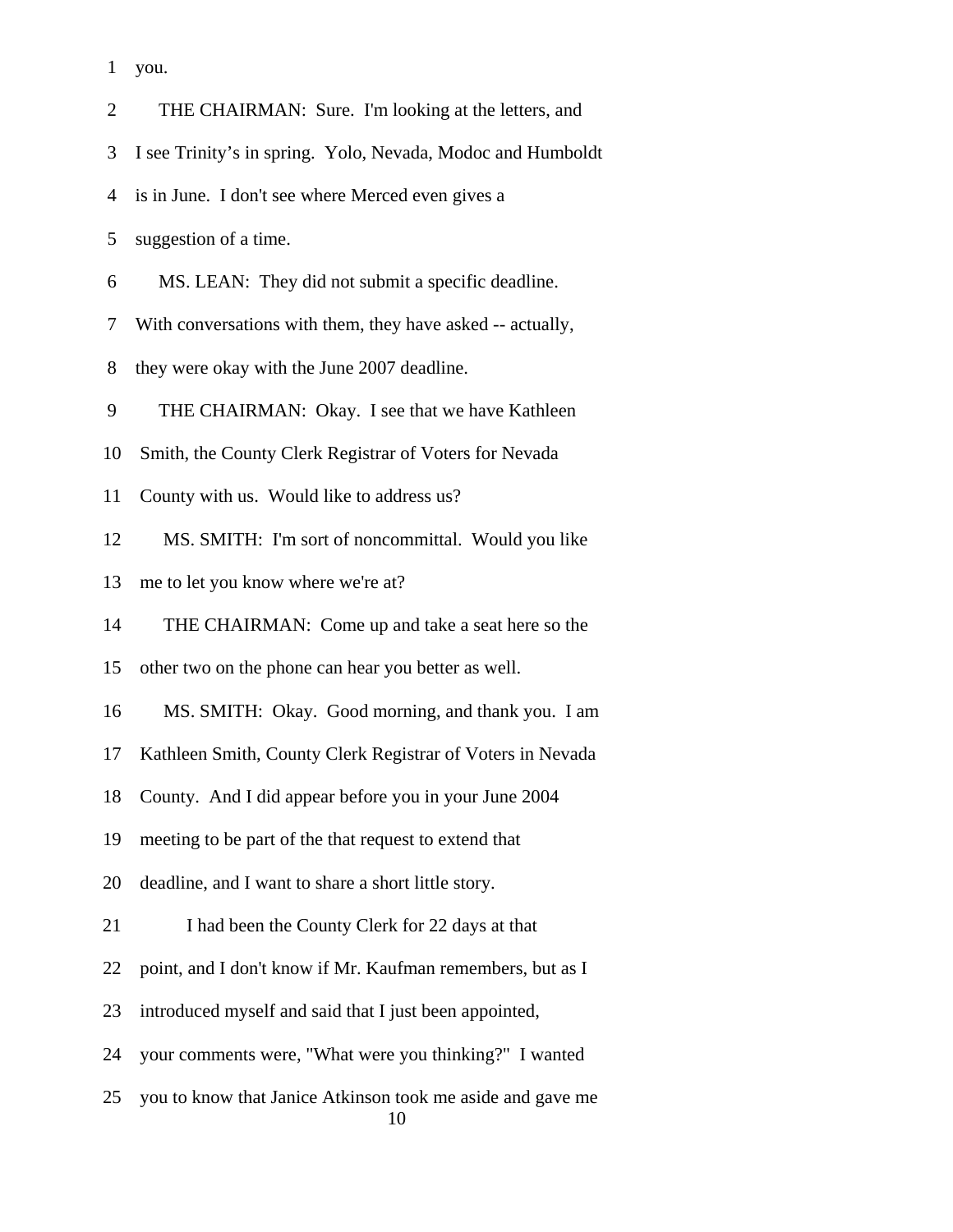1 her business card after that meeting, and I have been

2 relying on her pretty heavily ever since.

| 3  | But since that time, and in conjunction with                    |
|----|-----------------------------------------------------------------|
| 4  | Nevada County having an approved Prop 41 allocation and         |
| 5  | since June 1st of 2004, what we have accomplished is, we        |
| 6  | issued RFP in October of 2004 that resulted in one              |
| 7  | proposal from ES&S and we did a pilot project for the           |
| 8  | March 2005 election, we had a small one, and we gave ES&S       |
| 9  | the opportunity to negotiate a long-term contract.              |
| 10 | November of 2004, of course we had a major                      |
| 11 | election. We conducted the March election with ES&S. And        |
| 12 | then in August, ES&S's AutoMARK was certificated. So,           |
| 13 | in October 2005, almost a whole year later, we decided to       |
| 14 | we reissue another one in anticipation of other systems         |
| 15 | being certified rather than precluded for purchasing the        |
| 16 | one product.                                                    |
| 17 | So, in January of 2006, again, ES&S was the only                |
| 18 | responder. But by April of 2006, we had failed to               |
| 19 | negotiate an agreement, and there was some very particular      |
| 20 | sticking points, and I recommended against proceeding with      |
| 21 | that vendor. June election was held. September 2006, we         |
| 22 | entered into an agreement Diebold Election Systems to rent      |
| 23 | equipment so we would be HAVA Complaint for November 2006.      |
| 24 | We also entered into an agreement with Shamrock Associates      |
| 25 | for electronic system implementation support, and we have<br>11 |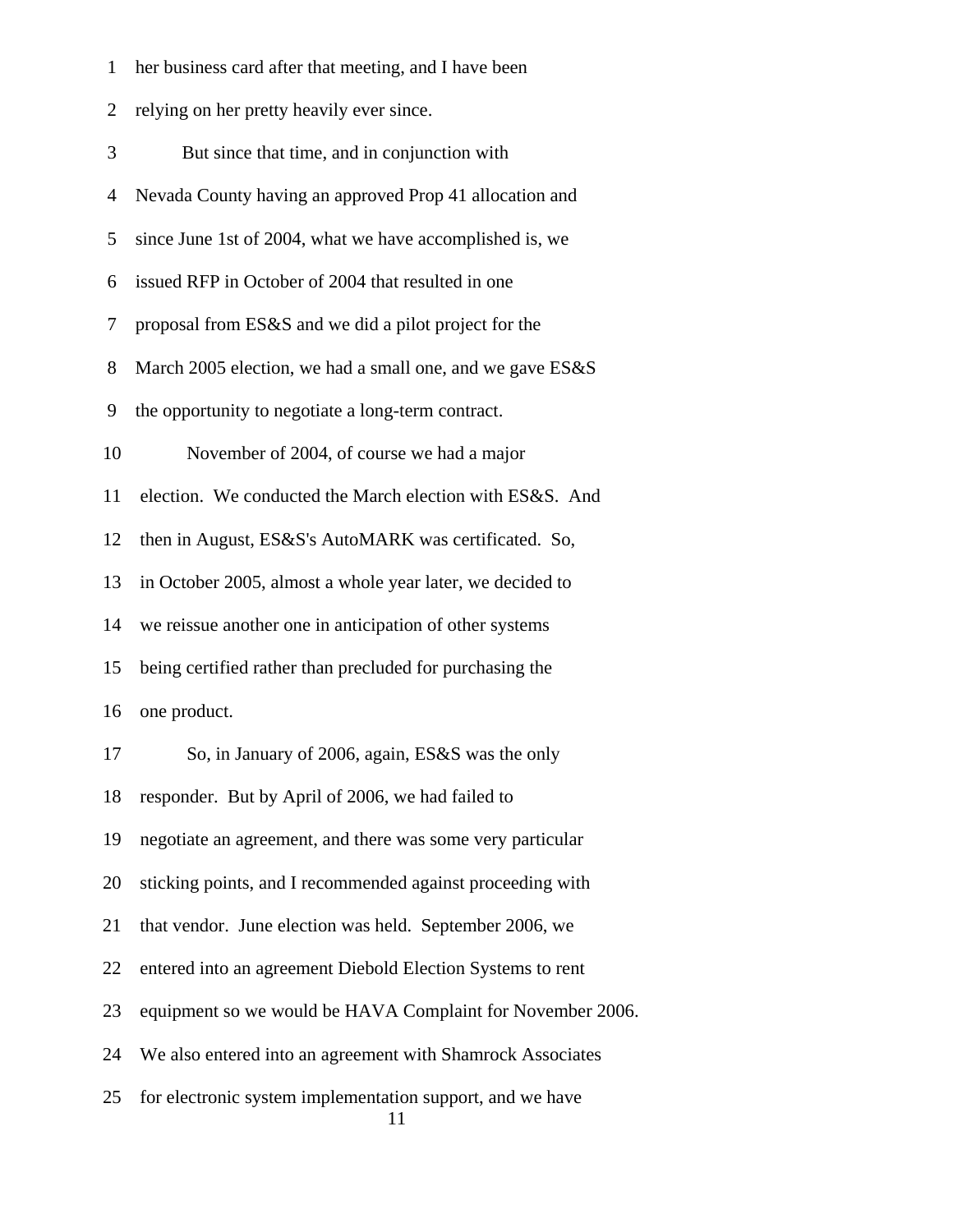|  |  | been using their consulting services. |  |
|--|--|---------------------------------------|--|
|  |  |                                       |  |

| $\overline{2}$ | Our third RFP just hit the street October 16,              |
|----------------|------------------------------------------------------------|
| 3              | 2006. I realize now we have issued one every October for   |
| 4              | the last three years. That RFP is due December 4th, and    |
| 5              | the documentation includes to the vendor that our project, |
| 6              | or the system would be optional by June 30th, 2007, so the |
| 7              | November election is proceeding, we're HAVA compliant, and |
| 8              | we're on a parallel path, and we have every indication     |
| 9              | that there would be if not all four certified vendors      |
| 10             | being able to respond, we expect at least three responses. |
| 11             | THE CHAIRMAN: Okay. Mr. Kaufman, do you have any           |
| 12             | questions?                                                 |
| 13             | MR. KAUFMAN: I don't have any questions of Ms.             |
| 14             | Smith. I have some thoughts on the issue, but I will hold  |
| 15             | those.                                                     |
| 16             | THE CHAIRMAN: Mr. Bustamante, do you have any              |
| 17             | questions?                                                 |
| 18             | MR. BUSTAMANTE: Not at this time, no.                      |
| 19             | THE CHAIRMAN: Mr. Guardino?                                |
| 20             | MR. GUARDINO: No.                                          |
| 21             | THE CHAIRMAN: Thank you, Ms. Smith. I guess it's           |
| 22             | now more appropriate to have a general conversation on the |
| 23             | topic of extending the deadline again. Do you want to      |
| 24             | lead us off?                                               |
| 25             | MR. KAUFMAN: Sure. In reading the letters and              |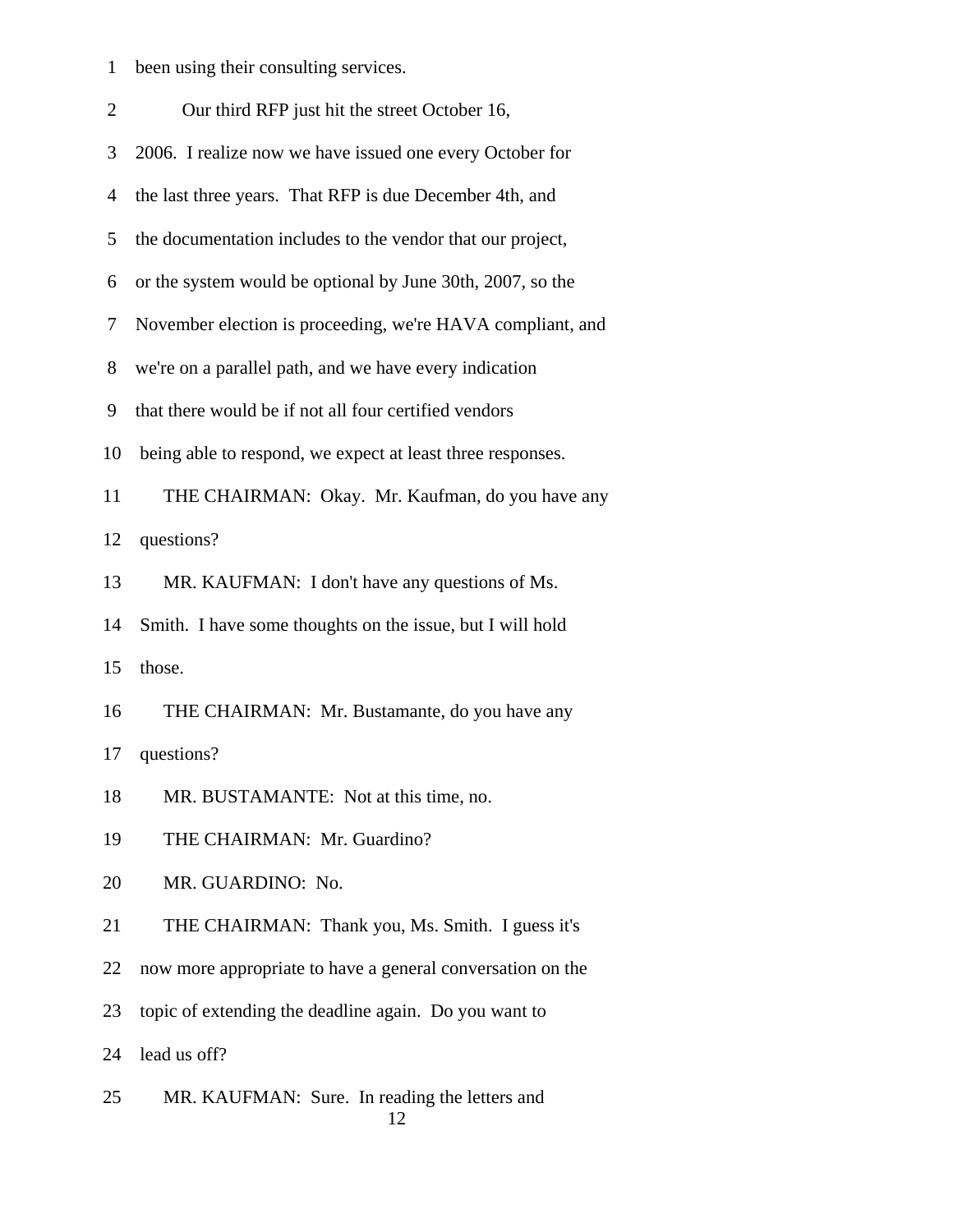|   | $\mathbf{1}$   | hearing what we have heard over the last 12, 18 months,    |
|---|----------------|------------------------------------------------------------|
|   | $\overline{2}$ | I'm certainly moved by some of the counties, for example,  |
| 0 | 3              | Nevada County as Ms. Smith has just related, seems to be   |
|   | 4              | undertaking efforts over the course of the last few years  |
|   | 5              | to get the system place.                                   |
|   | 6              | There are others, from our distant viewpoint, my           |
|   | 7              | impression is they really, every deadline comes and goes   |
|   | 8              | without any activity. So, I'm less moved by others.        |
|   | 9              | I recognize that from the beginning, from the              |
|   | 10             | outset, it's been the goal of this board to try and help   |
|   | 11             | counties get to where they need to go, but I'm concerned   |
|   | 12             | about those counties that don't seem to be helping         |
|   | 13             | themselves, and I'm also concerned there are 52 other      |
|   | 14             | counties out there awaiting a second round of funding, and |
|   | 15             | the more we keep putting the second round of funding off,  |
|   | 16             | who knows when we're going to be able to do that, and if   |
|   | 17             | we're going to wait until June to actually get to that     |
|   | 18             | point, we might be prejudicing other counties, so I guess  |
|   | 19             | my initial thought in going through this was, I don't want |
|   | 20             | to penalize counties. But having said that, I'm wondering  |
|   | 21             | if we can come up with a solution where certain counties   |
|   | 22             | get an extension but that doesn't prevent us from going    |
|   | 23             | through our second round of funding, and those particular  |
|   | 24             | six counties may be cut off from a potential second round  |
|   | 25             | of funding.                                                |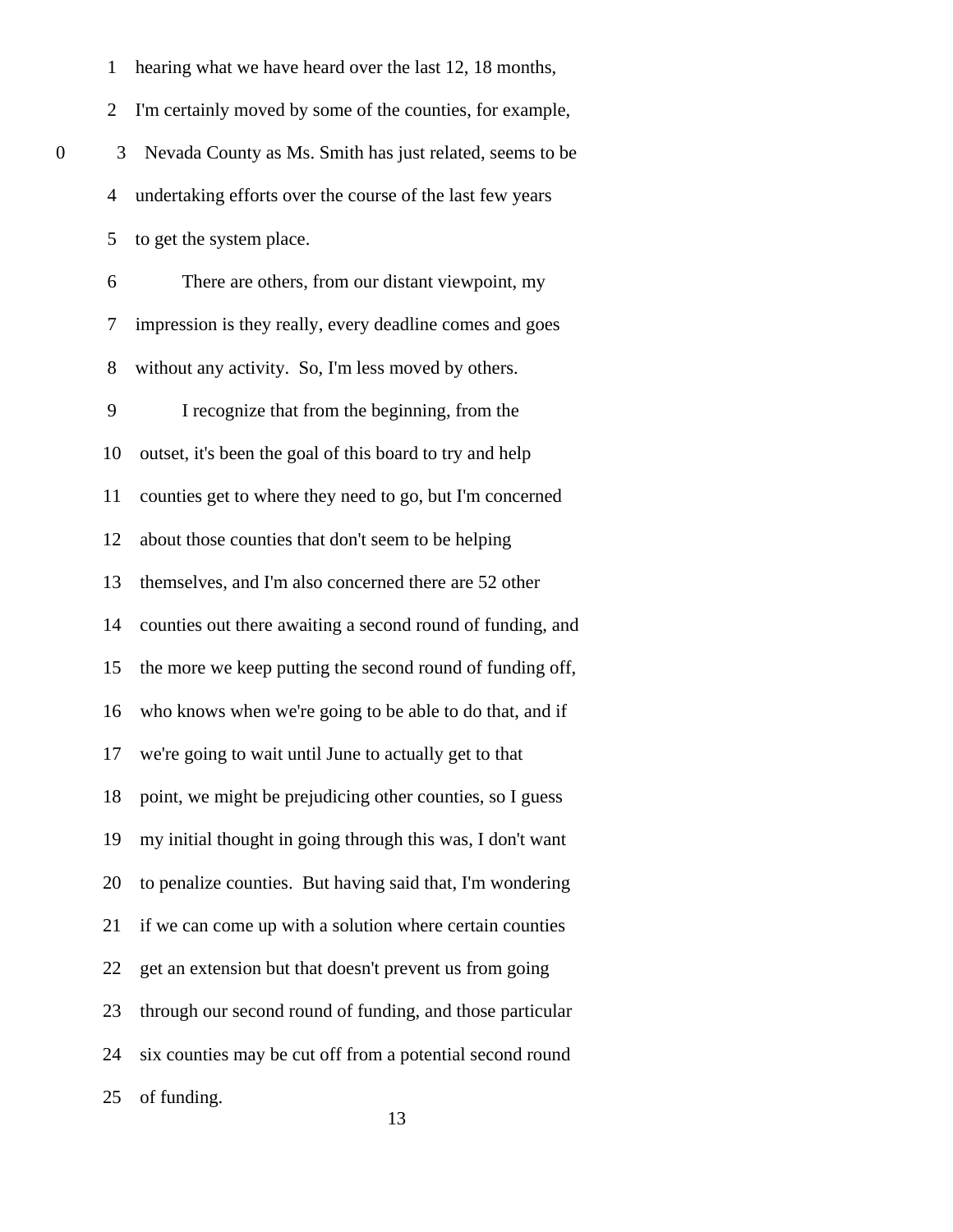| $\mathbf{1}$   | But rather than holding up everybody over the            |
|----------------|----------------------------------------------------------|
| $\overline{2}$ | counties, I'm wondering if we can come up with some kind |
| 3              | off hybrid solution that would do that.                  |
| $\overline{4}$ | THE CHAIRMAN: I tend to agree with you, and was          |
| 5              | going through a similar thought process as I'm sitting   |
| 6              | here. Could I ask, in laymen's terms, we've set aside a  |
| 7              | potential pot of money that these six counties can draw  |
| 8              | down. How much, do we know off the top of our head the   |
| 9              | total of the money we have set aside for those counties? |
| 10             | MS. LEAN: We can do it quickly, but it's                 |
| 11             | approximately three-million dollars.                     |
| 12             | THE CHAIRMAN: So, that's approximately about             |
| 13             | three-million. And how much other money is there that's  |
| 14             | potentially usable for second round funding above that   |
| 15             | three-mill?                                              |
| 16             | MS. LEAN: Well, that was going to have to wait until     |
| 17             | we were all said and done, because there's some of the   |
| 18             | counties who are not going to use their full allocation, |
| 19             | but it's still available to them until there's a second  |
| 20             | funding round.                                           |
| 21             | So, what was going to happen is staff was going          |
| 22             | contact those counties and say, we know that you had not |
| 23             | initially requested this amount of money, this is the    |
| 24             | remaining of your allocation. So that money could        |
| 25             | potentially could go back to the fund, and then be<br>14 |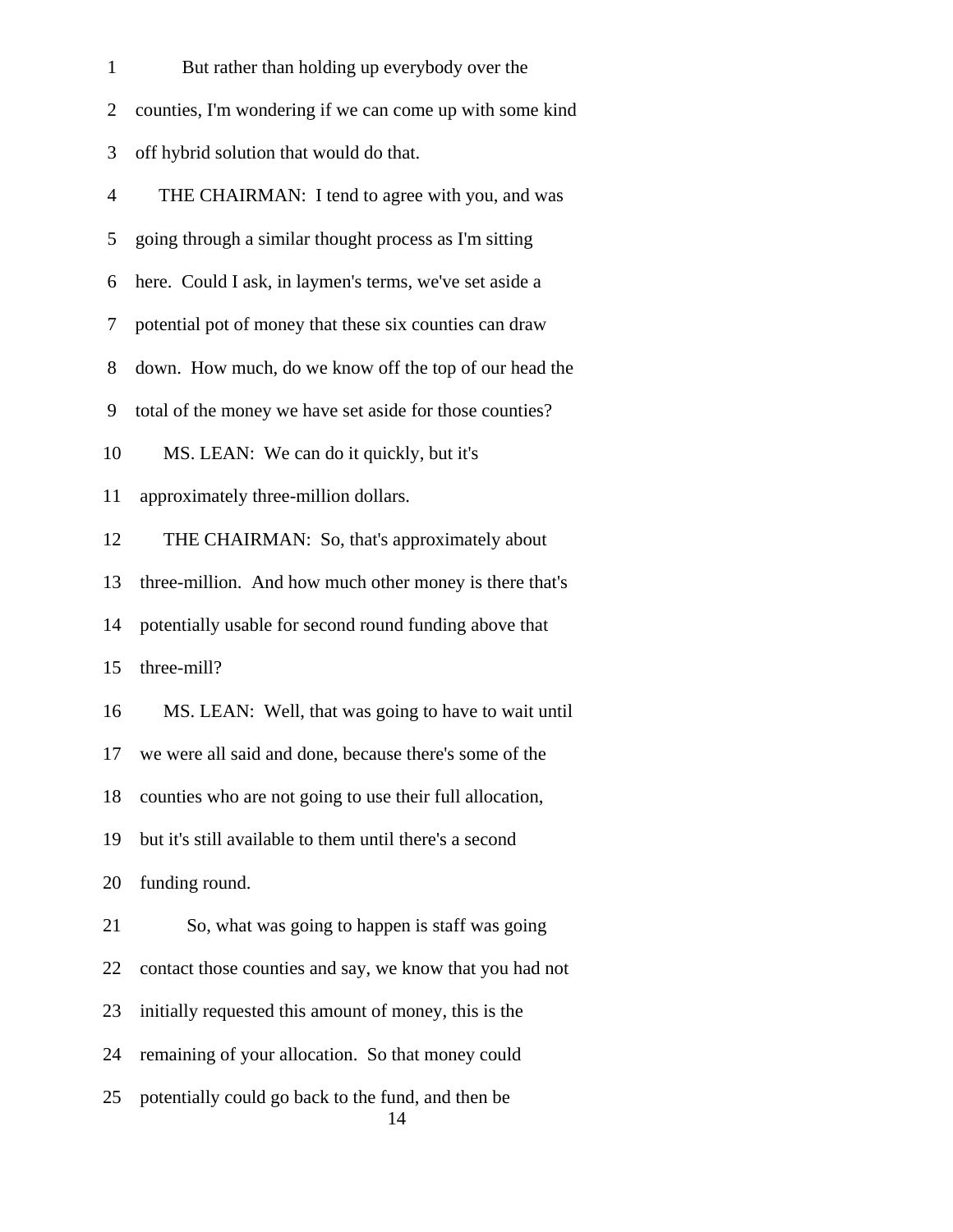1 reallocated, but I don't have a set number at this time.

2 I know that it's approximately --

3 MR. BUSTAMANTE: How about if you just add what the

4 total allocation requests to date are, rather than what

5 they're going to actually spend? At least we'd know the

6 outside number, we'd know the high number, and we may

7 actually have even more money available, but at least we'd

8 know the outside perimeters.

9 MS. LEAN: I don't have the exact numbers right now,

10 but I think we have approximately about three point

11 two-million that can be reallocated today, not including

12 these six counties.

13 THE CHAIRMAN: Well, my sense in -- and Mr.

14 Bustamante, I think you're coming from a similar point of

15 view as Mr. Kaufman and I are --

16 MR. BUSTAMANTE: Yes, absolutely. For the counties

17 that are working within the perimeters that we have set,

18 and for one reason or another have not been able to pull

19 the trigger on the machine decision, that's one thing, and

20 for those counties that just have ignored the process or

21 for whatever reason, have chosen not to participate, I

22 think that's another, and I think maybe these other

23 counties that have kind of not been a part of the process,

24 when we say here are the deadlines, this is what's going

 25 to happen, I suspect we'll probably hear from some of 15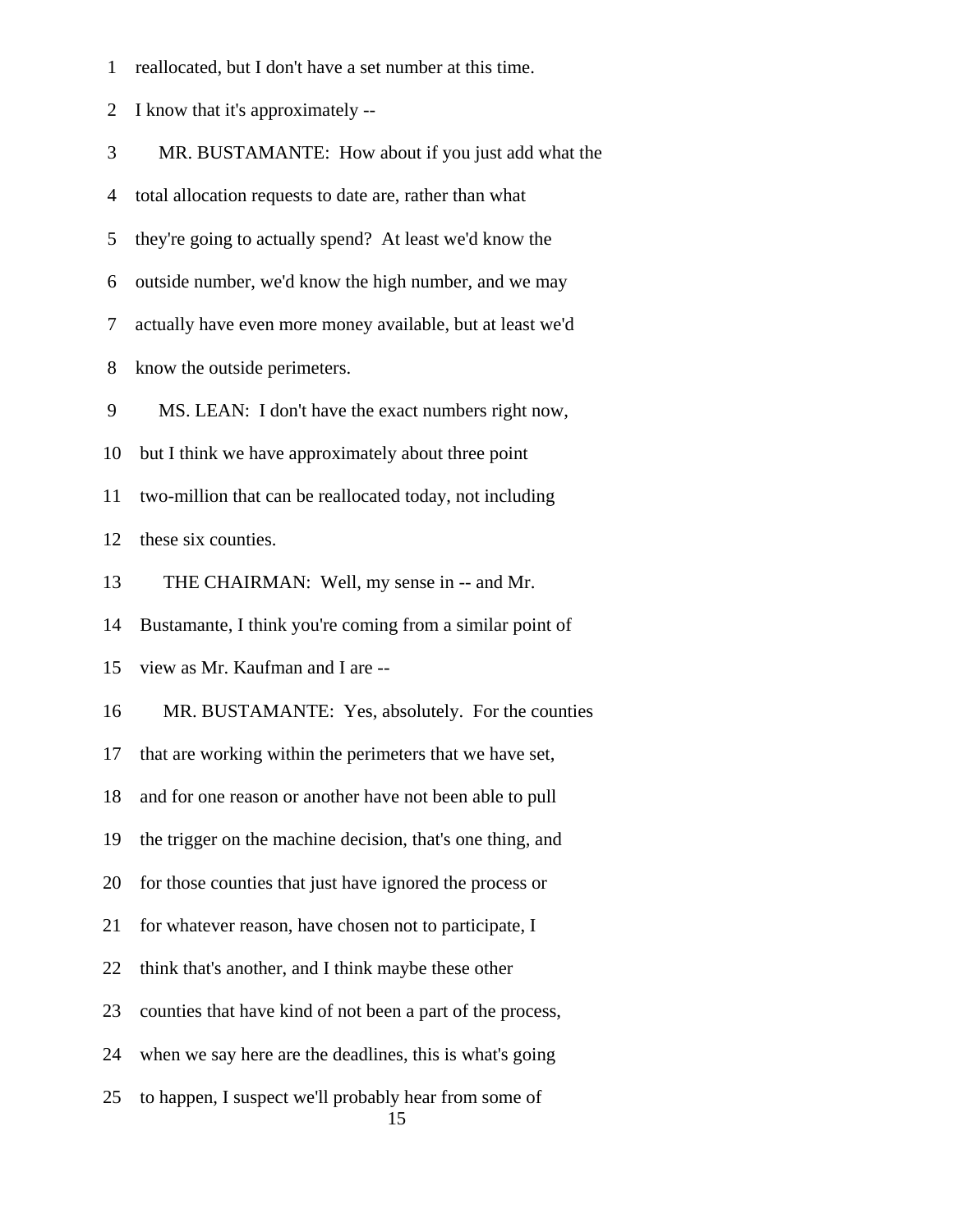1 them, and if we don't, we don't. But that may also help 2 force trigger a response or some activity on their part as 3 well. 4 MS. LEAN: I have a suggestion, that we could -- 5 MR. BUSTAMANTE: I just don't see the need to extend 6 the deadline out again for everyone. I think some 7 counties it's justified, others, I just don't see the 8 point. 9 THE CHAIRMAN: I tend to agree with you. I think 10 though that because we have been so willing to be 11 accommodating to the counties' requests up to this point, 12 that there is probably an unspoken expectation that we're 13 going to keep extending, and we probably only got a 14 response from the six counties that haven't yet done 15 anything with respect to their money, because they 16 probably are the only ones that felt that they are 17 impacted by our decision, and I think we should be mindful 18 of making sure that whatever we do, we structure and 19 situate to not catch by surprise the other 52 counties. 20 MR. KAUFMAN: I'm confused by your comment, Jana, 21 that other counties with respect to this deadline, do you 22 think it's the expectation of the other counties that they 23 can continue on forever and submit phase two or submit 24 other plans in eternity unless we come to them and say 25 this deadline isn't a real deadline? I kind of figured 16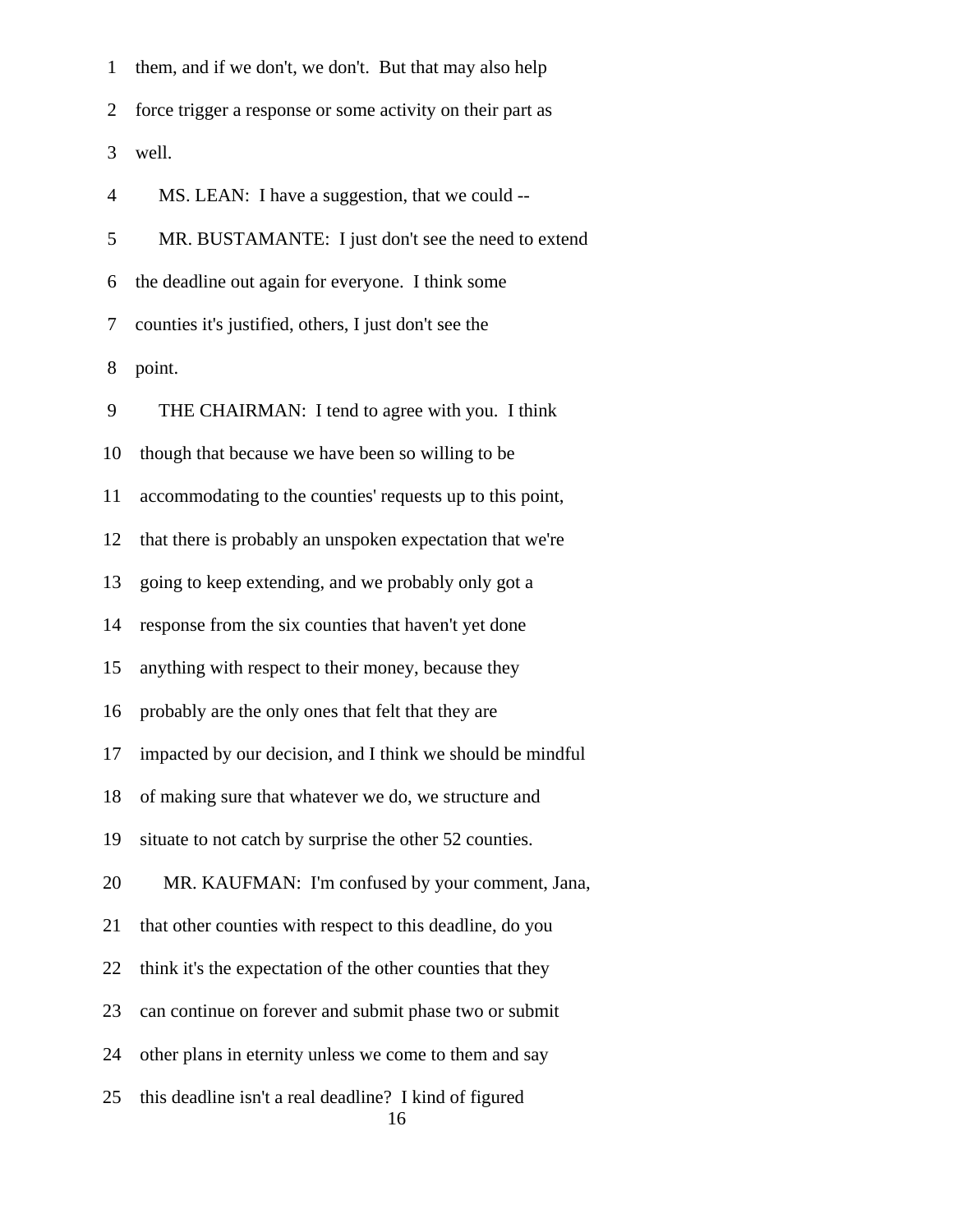1 that the year-end deadline was the deadline.

2 MR. BUSTAMANTE: Right.

3 MR. KAUFMAN: Even for those who have already gotten

4 some funding, but have some money left under their

5 allocation.

6 THE CHAIRMAN: I know for at least one county that I

7 have heard from, the county of my residence, I think

8 there's an expectation that they have basically reserved

9 the money, they can do as many phases as they want to do,

10 and basically there's not a clock running on them the same

11 way that these six counties feel that there is a clock

12 running on them.

13 And I think there was a question, for example,

14 when we did approve some of Los Angeles's money, that went

15 along those lines. We have reserved our application,

16 essentially reserved our money, we're doing phase one now,

17 and we'll let you know when we get around to phases two

18 and three. And I think at that time, we left it open to

19 infer that that was okay. And so, if we want to rein

20 people in, which I think is an appropriate discussion to

21 have, I think we need to be clear with all the counties

22 that are in multi-phased approaches so that we understand

23 what we're looking at doing, and so that they can

24 communicate with us what real or perceived impediments

25 exist.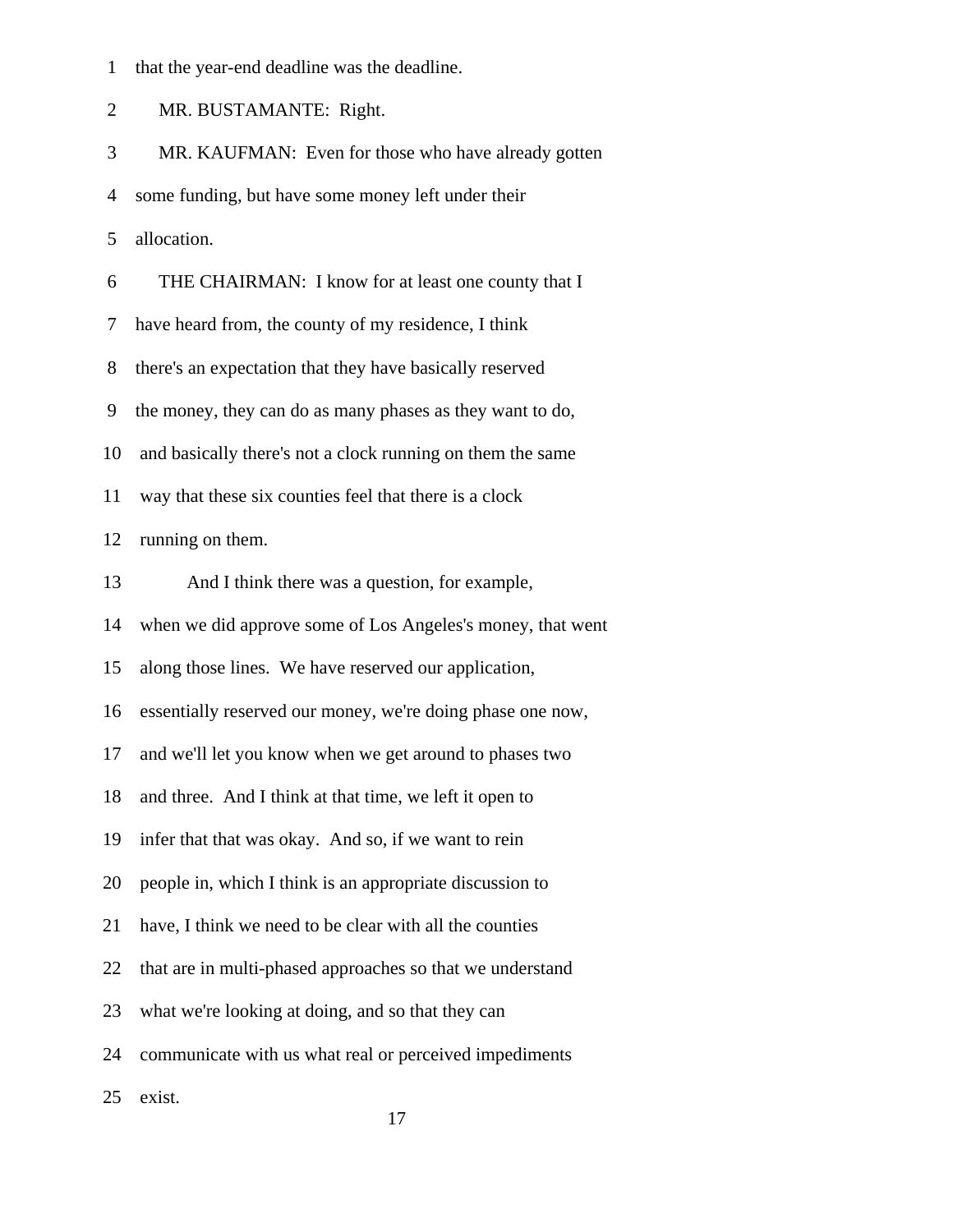| $\mathbf{1}$   | MR. KAUFMAN: And that would definitely affect my                 |
|----------------|------------------------------------------------------------------|
| $\overline{2}$ | perspective on the issue, because it's those kinds of            |
| 3              | counties like Los Angeles that I'm thinking of being the         |
| $\overline{4}$ | beneficiaries of a policy that would create a second             |
| 5              | allocation, and yet you're telling me that they could            |
| 6              | actually be harmed by it if they think that they still           |
| 7              | have money on the table under the phase one part.                |
| 8              | THE CHAIRMAN: Right, so, perhaps what we need to do              |
| 9              | is put this off to our next meeting and fully communicate        |
| 10             | with all 58 counties, and I understand our next meeting is       |
| 11             | potentially in December and our deadline is in January,          |
| 12             | and a little bit of urgency is not necessarily a bad             |
| 13             | thing.                                                           |
| 14             | MR. BUSTAMANTE: You might want to consider a                     |
| 15             | personnel meeting just for the issue in November.                |
| 16             | THE CHAIRMAN: That's an interesting point, Mr.                   |
| 17             | Bustamante.                                                      |
| 18             | MR. KAUFMAN: We have a meeting scheduled for                     |
| 19             | November.                                                        |
| 20             | THE CHAIRMAN: Yes, we have a November meeting                    |
| 21             | scheduled, we just don't anticipate any counties                 |
| 22             | submitting Project Documentation Plans in November, which        |
| 23             | may, in fact, you may be right, Mr. Bustamante, that may         |
| 24             | make it the perfect meeting which to discuss this deadline       |
| 25             | and how it applies both to counties that haven't submitted<br>18 |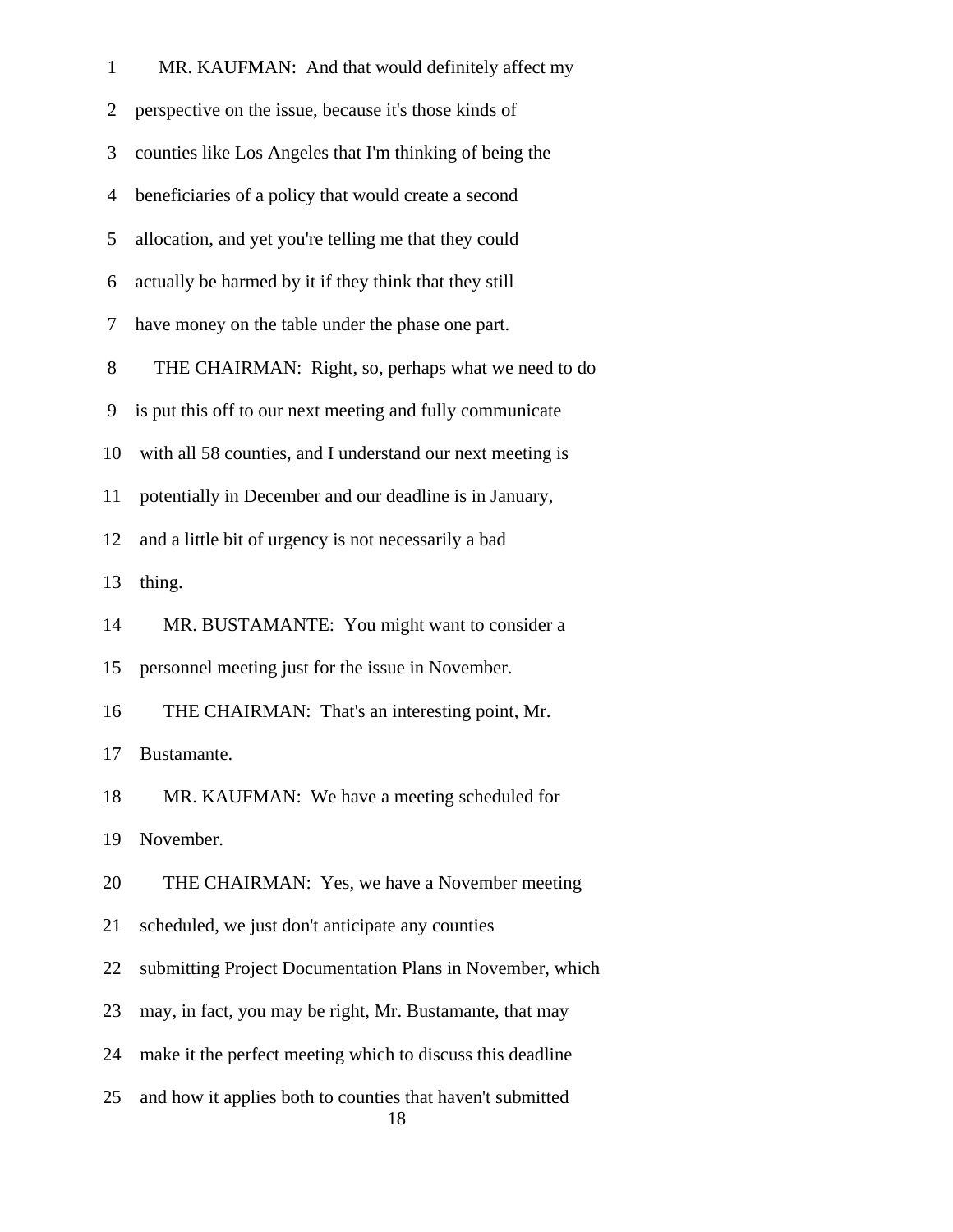1 Project Documentation Plans and how it applies to counties 2 who have multi-phase plans where they have only submitted 3 one phase and interpret that to be a reservation of all 4 their round-one funding. 5 MR. BUSTAMANTE: Right. I mean, inherent to the 6 whole discussion of voter modernization, the idea or the 7 concept was that counties would move quickly to modernize 8 their voting equipment. I don't know that we necessarily 9 consider a ten-year plan quickly. I know when I was 10 college under the ten-year plan, my parents didn't think 11 it was a quick thing. 12 THE CHAIRMAN: I know that those of us who are the 13 original appointees never imagined that we'd still be on 14 this commission at this point, because we thought that we 15 would have been done. 16 MR. BUSTAMANTE: We're about to go through two 17 gubernatorial terms and starting our third. 18 THE CHAIRMAN: And we're already on our third 19 Secretary of State. 20 MR. BUSTAMANTE: Right. 21 THE CHAIRMAN: Ms. Smith, did you want to come 22 forward? 23 MS. SMITH: I feel like I really need to respond to 24 that. I just wanted to point out, that for those 25 counties, like mine, that were already in optical-phase 19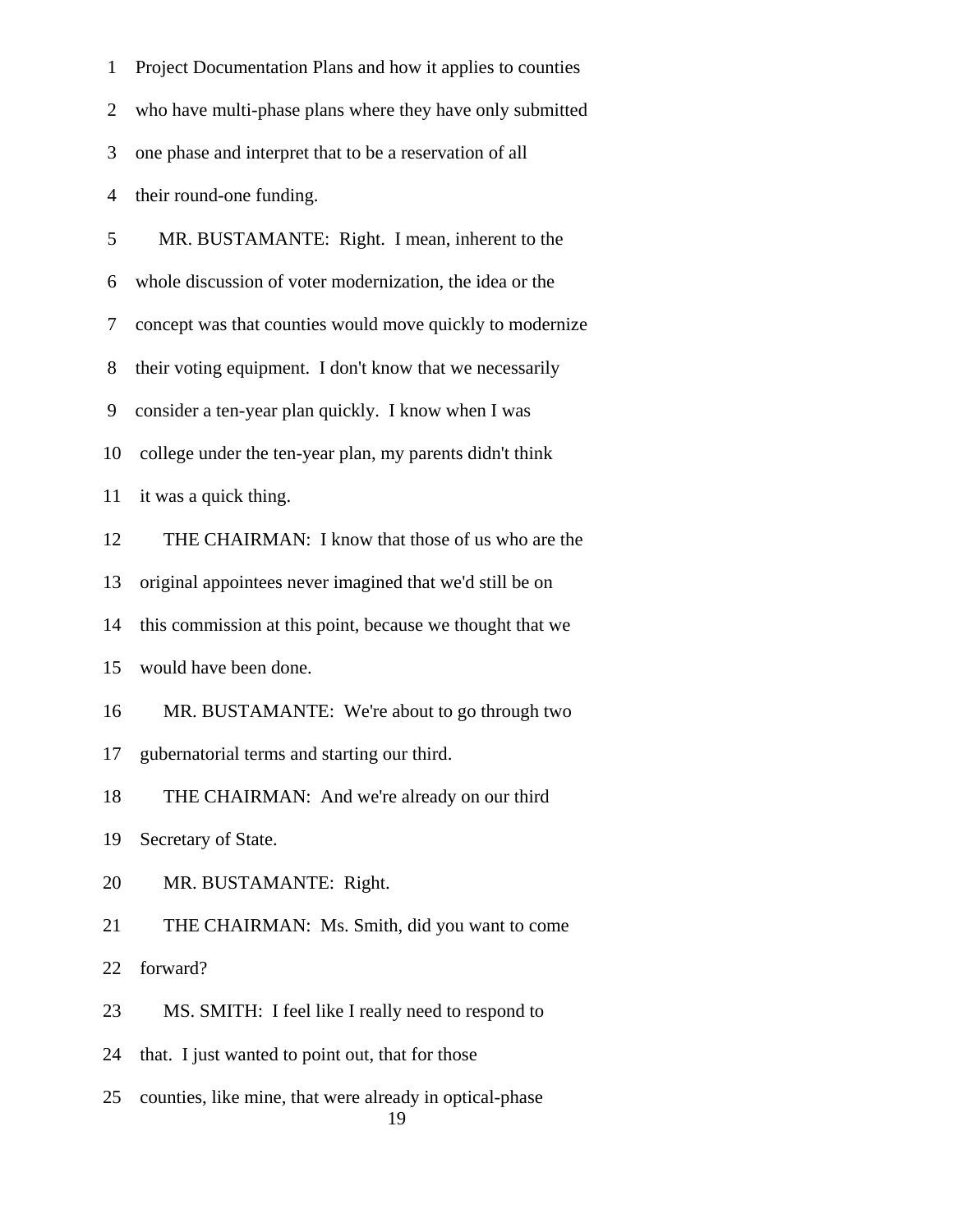1 situations, we weren't phasing out punch cards, we only 2 had choices March of this year. We had system certified 3 March of this year to choose from. And so, that has been 4 part of our strategy, to make sure that our voters have 5 the opportunity to review more than one product and make 6 the best choice for the long term for them. So, I 7 appreciate being able to point that out. 8 THE CHAIRMAN: I don't think any of us want to 9 foreclose opportunities with counties. I think all of us 10 want to maximize the opportunities, and that's really 11 what's motivated us, I think, to extend the deadlines 12 multiple times. 13 I think that the competing pressure that we're 14 feeling is early on, there were some counties that were 15 completely non-responsive, and there were other counties 16 that were being deliberative. And the counties that were 17 non-responsive were benefiting from consideration that we 18 were given the counties that were being deliberative. 19 At the same time, we have counties who moved 20 forward rather quickly, have been aggressive in trying to 21 update the systems, and have potentially other things that 22 they'd like to do that some of the unallocated money could 23 be used to assist them with. 24 So, at least for myself, while I don't want to 25 pull the rug out from the six counties who haven't done a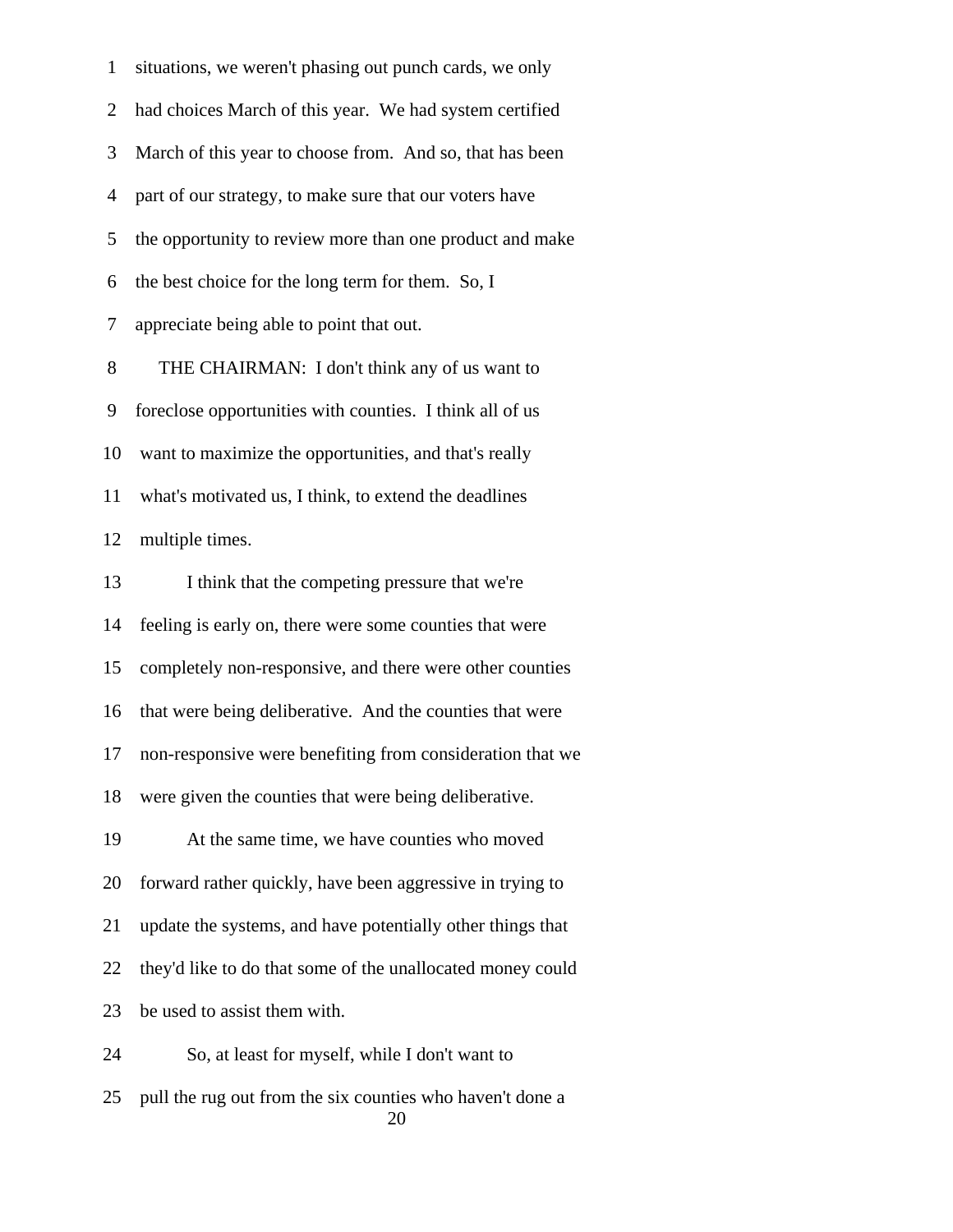1 Project Documentation Plan, whatever unspent money there 2 is in the balance, I would like to be sure that we have 3 the opportunity to create an allocation system by which 4 the remaining 52 counties could compete for that money. 5 And quite frankly, with respect to the counties that are 6 doing phased approaches, I think you have the same kind of 7 mix.

 8 You have counties that have been doing phased 9 approaches in a very deliberative manner, and you have 10 other counties that have essentially been trying to figure 11 out what the minimum steps would be to reserve money and 12 maximize future potentials as opposed to really moving to 13 modernizing quickly, and I think -- 14 MR. KAUFMAN: And meeting HAVA Requirements. 15 THE CHAIRMAN: Right, and I think we're also very 16 understanding of the pressures on the counties to both 17 modernize and make sure that they're doing the work in a 18 way that not only allows for efficient voting systems, but 19 for voting systems to give their voters the greatest level 20 of confidence. 21 And so, I think we are all very aware of the 22 pressures that the counties are under. So, I think Mr. 23 Bustamante, yours is a good idea, if we could schedule 24 this for November discussion, invite all 58 counties. 25 MS. LEAN: This discussion, as it was agendized, is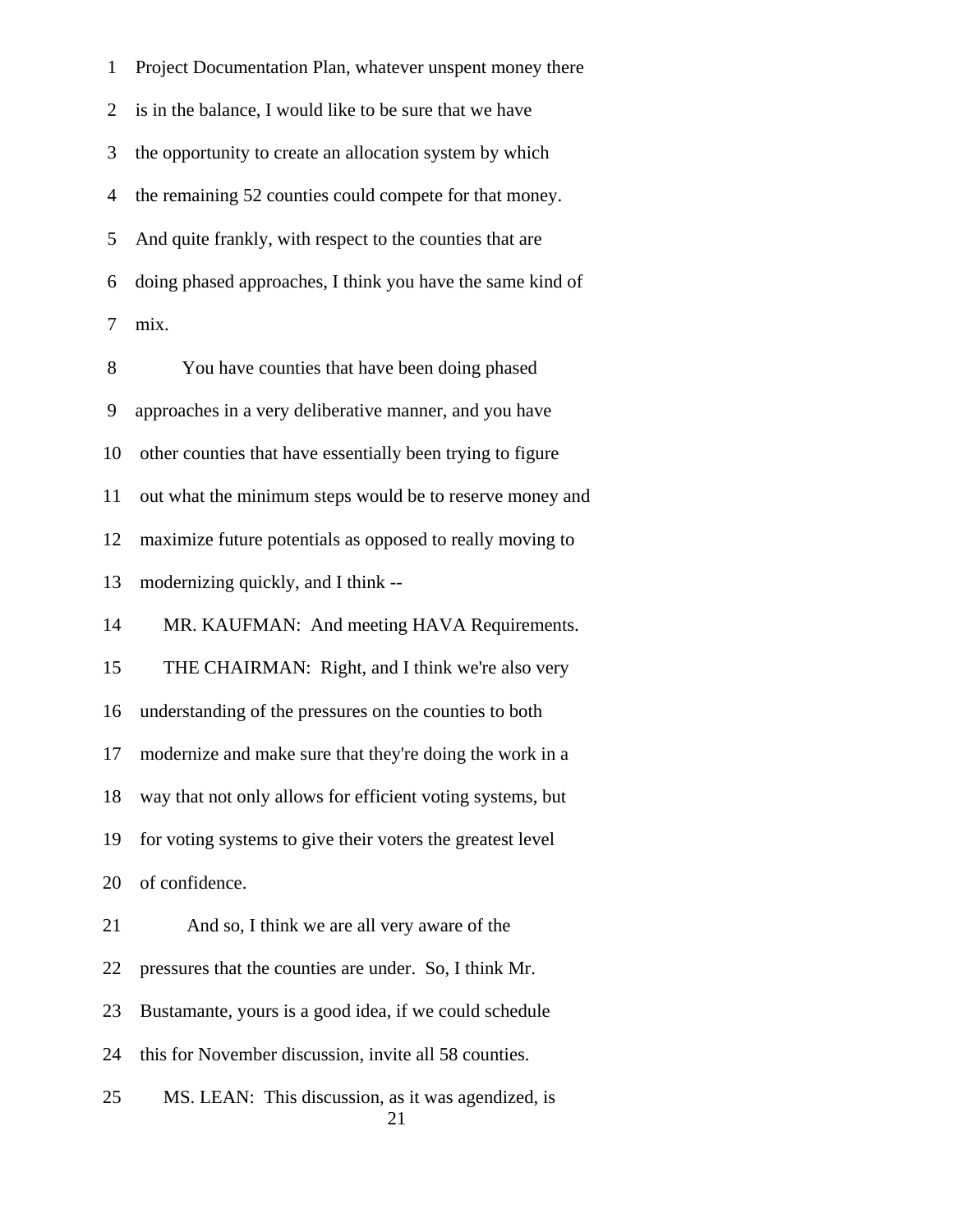- 1 just for those six counties, and that's why we do have a
- 2 county here that is affected by this.

3 THE CHAIRMAN: Right.

 4 MS. LEAN: What we could potentially do is, you can 5 make a motion to do it on a case by case basis on the 6 extending of the deadline. It doesn't have to be a 7 blanket for all six of these. We do have Nevada County 8 here, she does have a good case. If you guys wanted to do 9 that, you could potentially do that, or you could wait 10 until November and do a case by case basis on that. I 11 think that opening it up for the phase two or the second 12 phase or third phase counties, you're going to get a much 13 bigger discussion. 14 THE CHAIRMAN: I think we would benefit from that 15 discussion. 16 MS. LEAN: I think so. I wouldn't want to see these 17 six penalized for that though. I think it's a little bit 18 separate, and the policy of the Board has been until this 19 funding round is done, or until this deadline is met, you 20 have put off talking at all about phase two, and so that's 21 always been the policy of the Board. 22 THE CHAIRMAN: I think that's exactly the pressure 23 we're under. One is not wanting to penalize these six 24 counties if they truly are moving forward in a 25 deliberative manner, but really opening up the possibility 22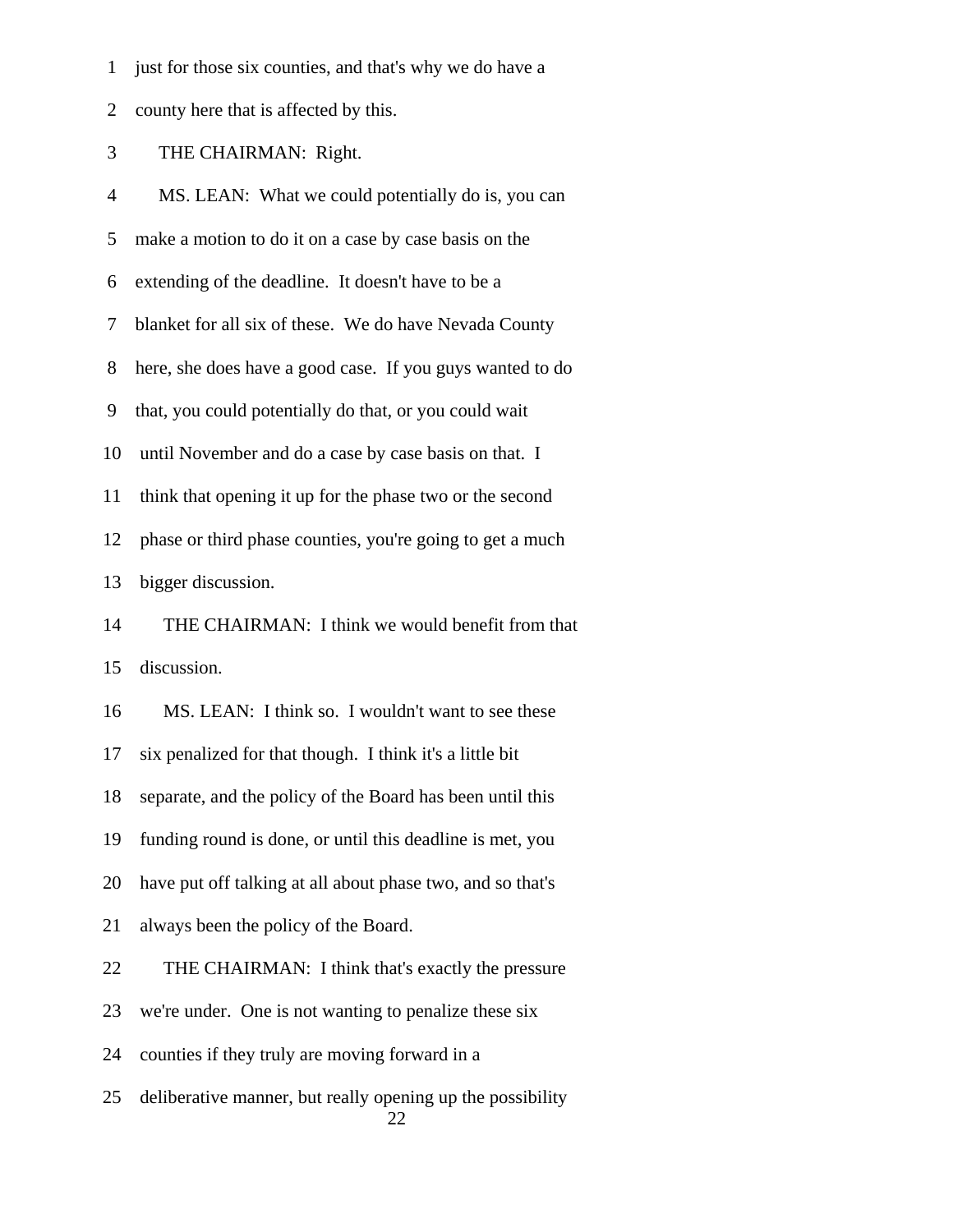| $\mathbf 1$    | for round two -- as opposed to phase two -- round two      |
|----------------|------------------------------------------------------------|
| $\overline{2}$ | allocations. And the distinction I'm drawing is some       |
| 3              | counties have had round one funding allocations on         |
| $\overline{4}$ | multiple-phased implementation, so what we're talking      |
| 5              | about is round one versus round two. Then, within the      |
| 6              | counties that have submitted requests in round one, making |
| 7              | sure that they're moving forward in their multi-phased     |
| 8              | approaches as well.                                        |
| 9              | MS. LEAN: We have been asking them to submit the           |
| 10             | quarterly status reports, and all the counties did respond |
| 11             | to the last request, and it did appear that they were      |
| 12             | moving forward. A lot of them were waiting until after     |
| 13             | this election to submit a phase two plan, and              |
| 14             | understandably, because they're trying to fulfill all the  |
| 15             | requirements for HAVA, so they're totally compliant and    |
| 16             | ready to go, so I understand why they haven't moved        |
| 17             | forward. I think there's like eight counties in that       |
| 18             | boat. But a couple of those eight counties, there's big    |
| 19             | pots of money still left out for them.                     |
| 20             | THE CHAIRMAN: Let me ask this, because I'm drawn to        |
| 21             | Mr. Bustamante's suggestion of scheduling this for         |
| 22             | discussion in November, but I also want to make sure that  |
| 23             | we don't do that in such a way that makes it difficult for |
| 24             | counties as they are certifying the November 7th election. |
| 25             | MS. LEAN: Correct.                                         |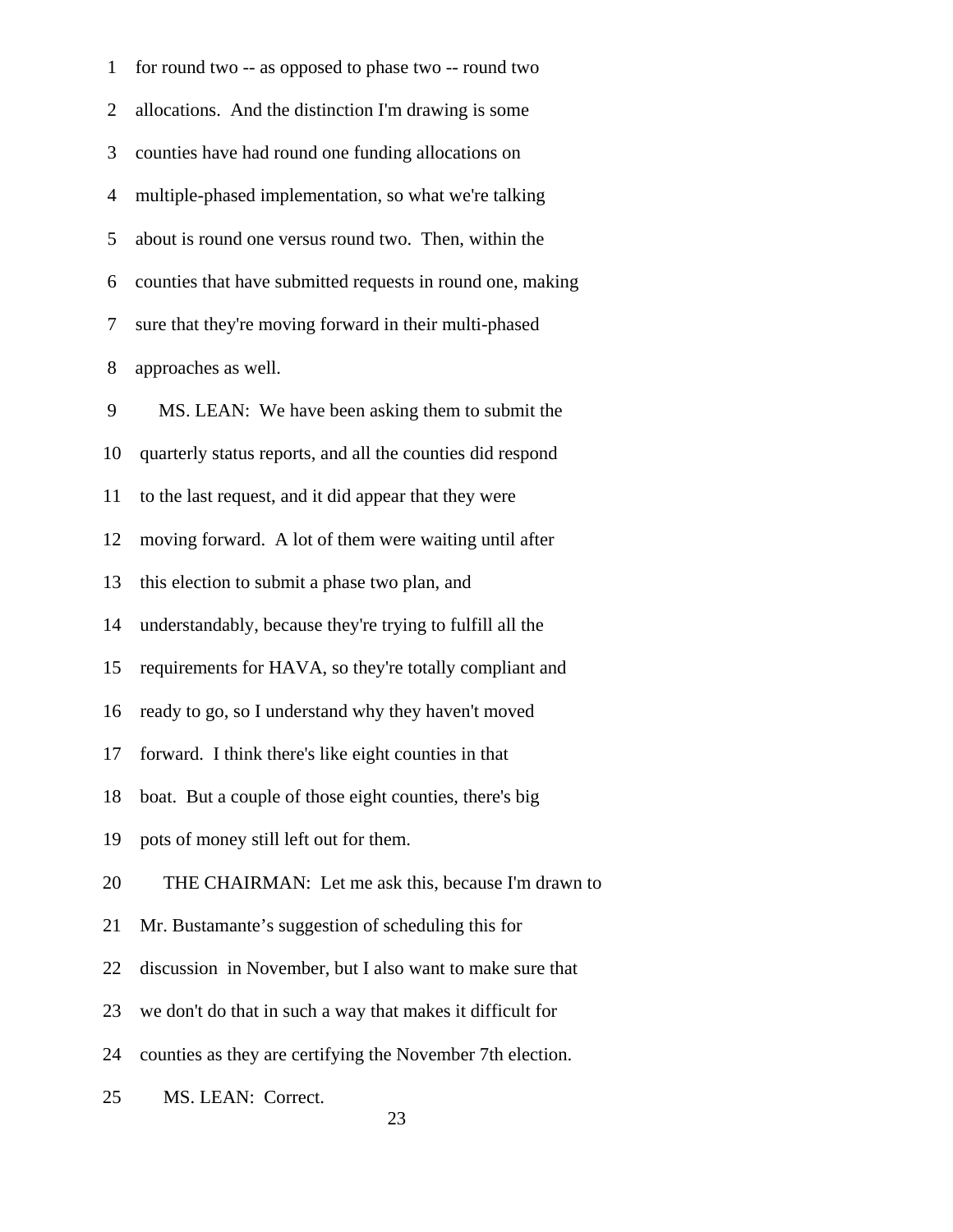1 THE CHAIRMAN: So, if we do a November discussion, 2 does that create opportunity for difficulty and are we 3 better off maybe rolling from January to February and 4 having a December or January discussion so that counties 5 can finish the certification of the November 7th 6 election. 7 I think it's in the same spirit as Mr. 8 Bustamante's but just informed by the difficulty of the 9 work that has to be done to certify the election. 10 MS. LEAN: I think that's totally legitimate, but I 11 think that these six counties are very nervous and they're 12 going to want to know what you want to do with these six 13 counties. But I think the bigger discussion definitely 14 has to happen. 15 MR. KAUFMAN: I think I will repeat what the Chair 16 has said. I do think that that discussion with the other 17 counties is going to inform our ability to make a decision 18 on these six, because part of the premises for us being 19 elected to extend the deadlines is the fact that it's 20 holding up possible reallocation to other counties, and if 21 the other counties come and say no, we would rather you 22 extend the deadline so we can finish playing out our 23 phases under the first round of allocation, then they're 24 all going to be pretty much in sync, and it seems to be a 25 moot issue on that point, other than the fact that we keep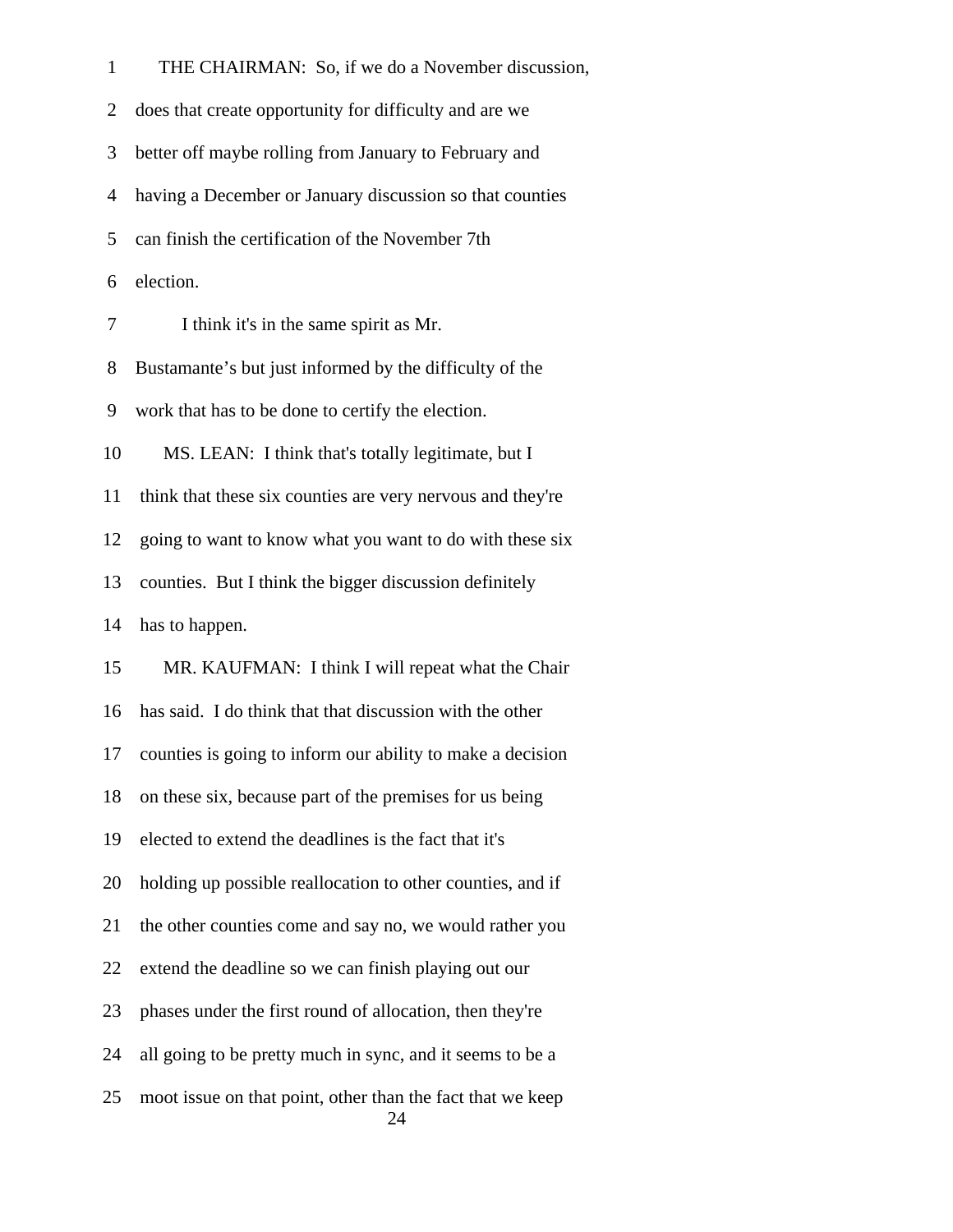1 going on in perpetuity, and Lord knows when we'll be done

2 dishing out the money.

3 But putting that aside, I do think it's

4 important to inform the decision making, and we needed to

5 do a 30 day extension just to keep everybody in the same

6 place by the time of the next meeting, then that might be

7 a wise choice.

8 THE CHAIRMAN: How do you feel about that, Mr.

9 Bustamante?

10 MR. BUSTAMANTE: I didn't hear the last part.

11 THE CHAIRMAN: The whole idea is to potentially roll

12 in the January 1st to February so that we can schedule

13 this broader discussion without it conflicting with the

14 ability of counties focused on the more pressing work of

15 certifying the November 7th election. Here's the concern,

16 if we have this discussion --

17 MR. BUSTAMANTE: I understand that. In fact, I would

18 suggest that, especially in light of the holidays and all

19 that, we might want to consider March 1st.

20 THE CHAIRMAN: I'm fine with that.

21 MR. BUSTAMANTE: Even more generous. Extra time.

22 MR. KAUFMAN: Which may give some of these counties

23 the ability to comply by the time the issued is dealt

24 with.

 25 MR. BUSTAMANTE: Indeed. 25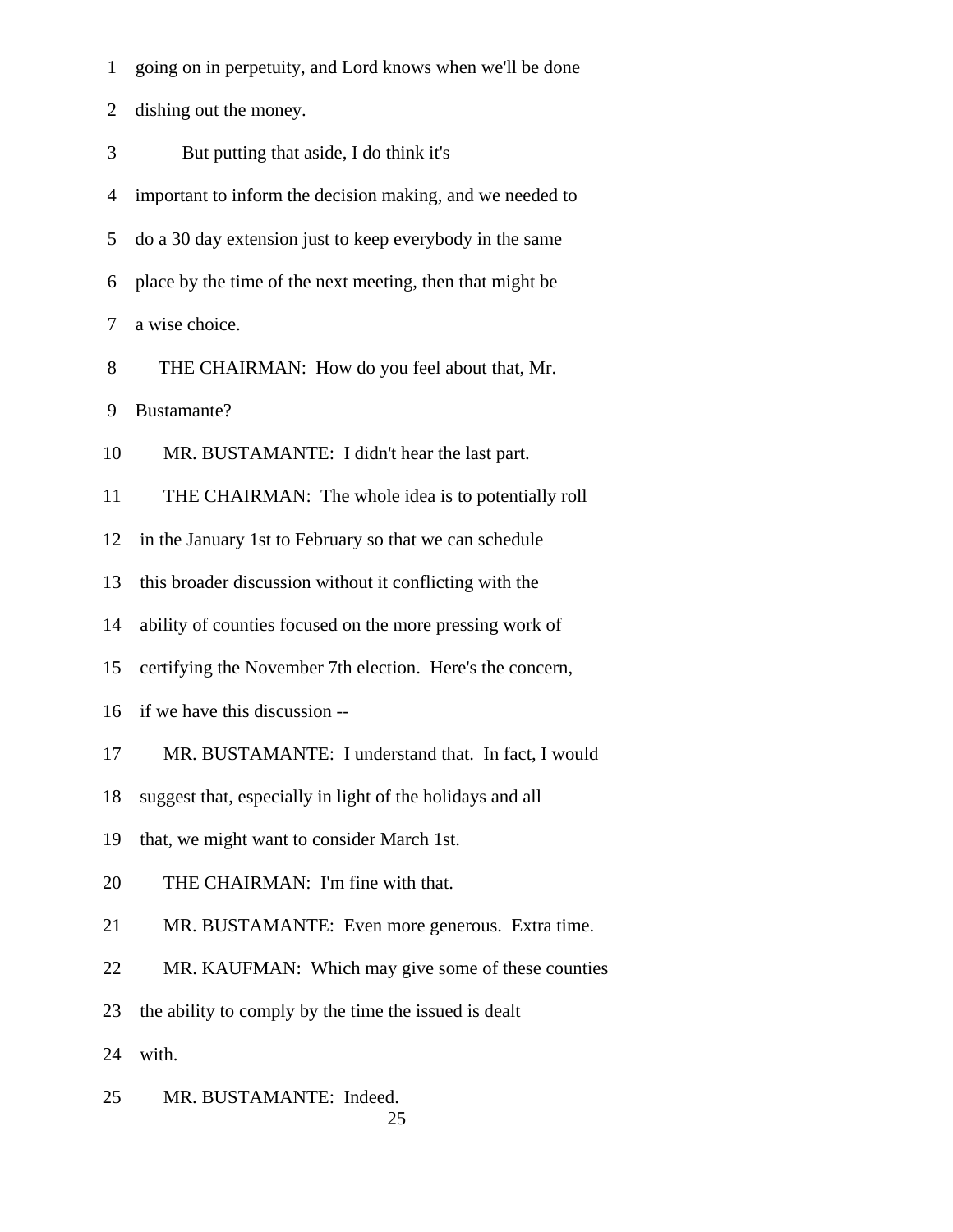|  |  | THE CHAIRMAN: Why don't you put that in the form of |
|--|--|-----------------------------------------------------|
|--|--|-----------------------------------------------------|

2 a motion. Mr. Bustamante moves to extend the January 1st

3 deadline to March 1st, 2007.

4 MR. BUSTAMANTE: There you go.

5 MR. KAUFMAN: Why don't we add, with the expectation

6 that -- if you'll take a friendly amendment, with the

7 expectation that a comprehensive meeting will be conducted

8 by this Board to explore the possibility of extending it

9 further or limiting the extension to the March 1st

10 deadline.

11 MR. BUSTAMANTE: Whether or not to extend it

12 further.

13 THE CHAIRMAN: So, let's try to rephrase that again.

14 So, Mr. Bustamante moves to extend the January 1st, 2007

15 deadline to March 1st, 2007, understanding that implicit

16 in his motion is a call for the Board to have a third

17 discussion about the possibility or not to further extend

18 and at what point to discuss future rounds of

19 allocations.

20 MR. BUSTAMANTE: You did it right. That was perfect.

21 THE CHAIRMAN: So, motion to extend the January 1st,

22 2007 deadline to March 1st, 2007, with am implicit

23 expectation that the Board have a thorough discussion

24 prior to that deadline about whether or not to consider

 25 further extensions and a discussion about future rounds of 26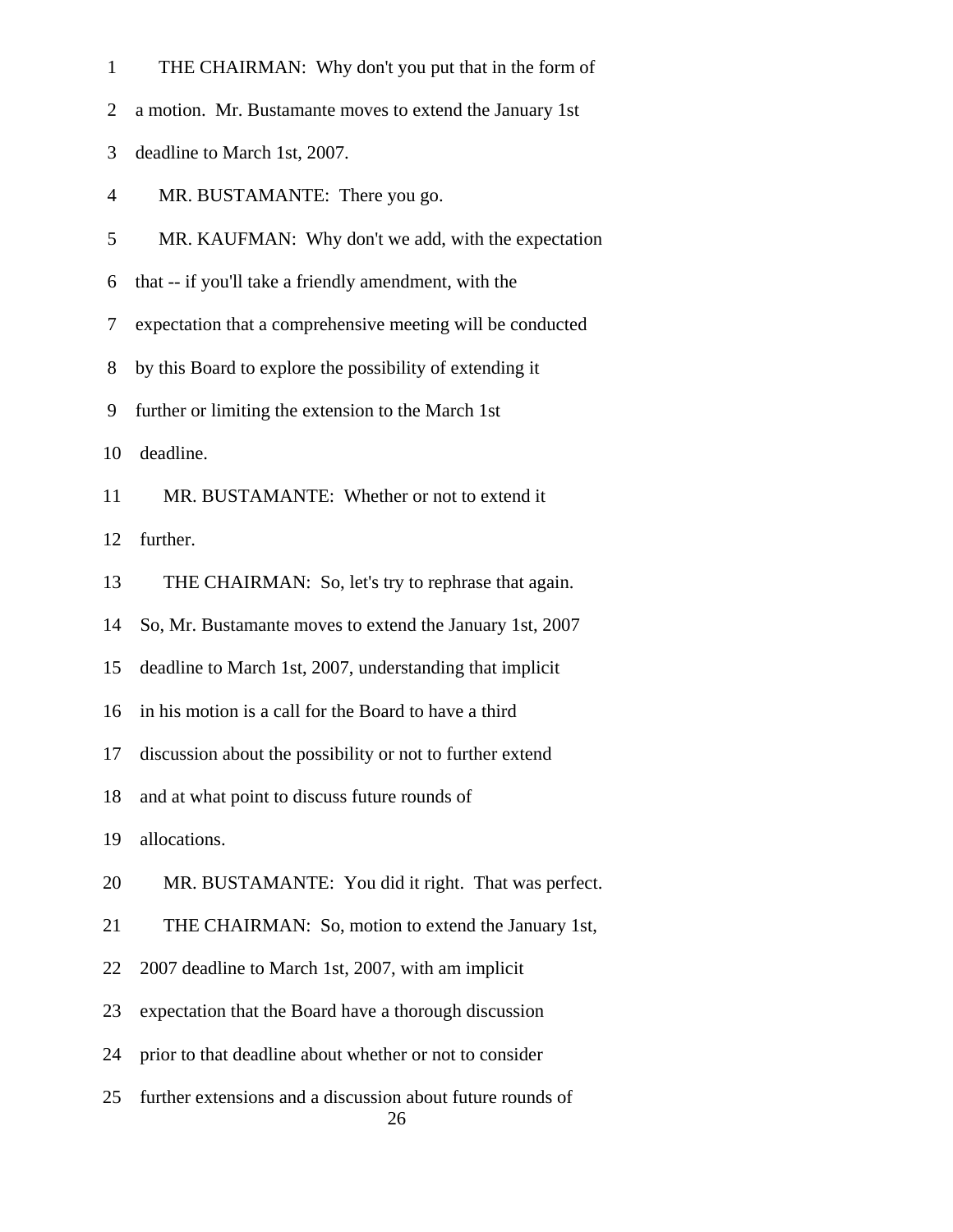- 1 allocations.
- 2 MR. KAUFMAN: I will second.
- 3 THE CHAIRMAN: Mr. Bustamante moves, Mr. Kaufman
- 4 seconds. Mr. Guardino, anything on the question? Hearing
- 5 none, Katherine, if you will call the roll.
- 6 MS. MONTGOMERY: John Perez?
- 7 THE CHAIRMAN: Aye.
- 8 MS. MONTGOMERY: Stephen Kaufman?
- 9 MR. KAUFMAN: Aye.
- 10 MS. MONTGOMERY: Michael Bustamante?
- 11 MR. BUSTAMANTE: Aye.
- 12 MS. MONTGOMERY: Carl Guardino?
- 13 MR. GUARDINO: (No audible response).
- 14 THE CHAIRMAN: Let's record Mr. Guardino as an
- 15 abstention if you would, please. That's three aye's,
- 16 motion carries.
- 17 MR. KAUFMAN: We should possibly talk about that

18 meeting then.

- 19 MR. GUARDINO: Could you hear me, Mr. Chairman?
- 20 THE CHAIRMAN: Now we can. How would you like to be
- 21 recorded on that last vote?
- 22 MR. GUARDINO: I tried to make the motion and then
- 23 second the motion, but for some reason, my phone is
- 24 cutting in and out. So, the it was not an abstention, it
- 25 was a yes vote.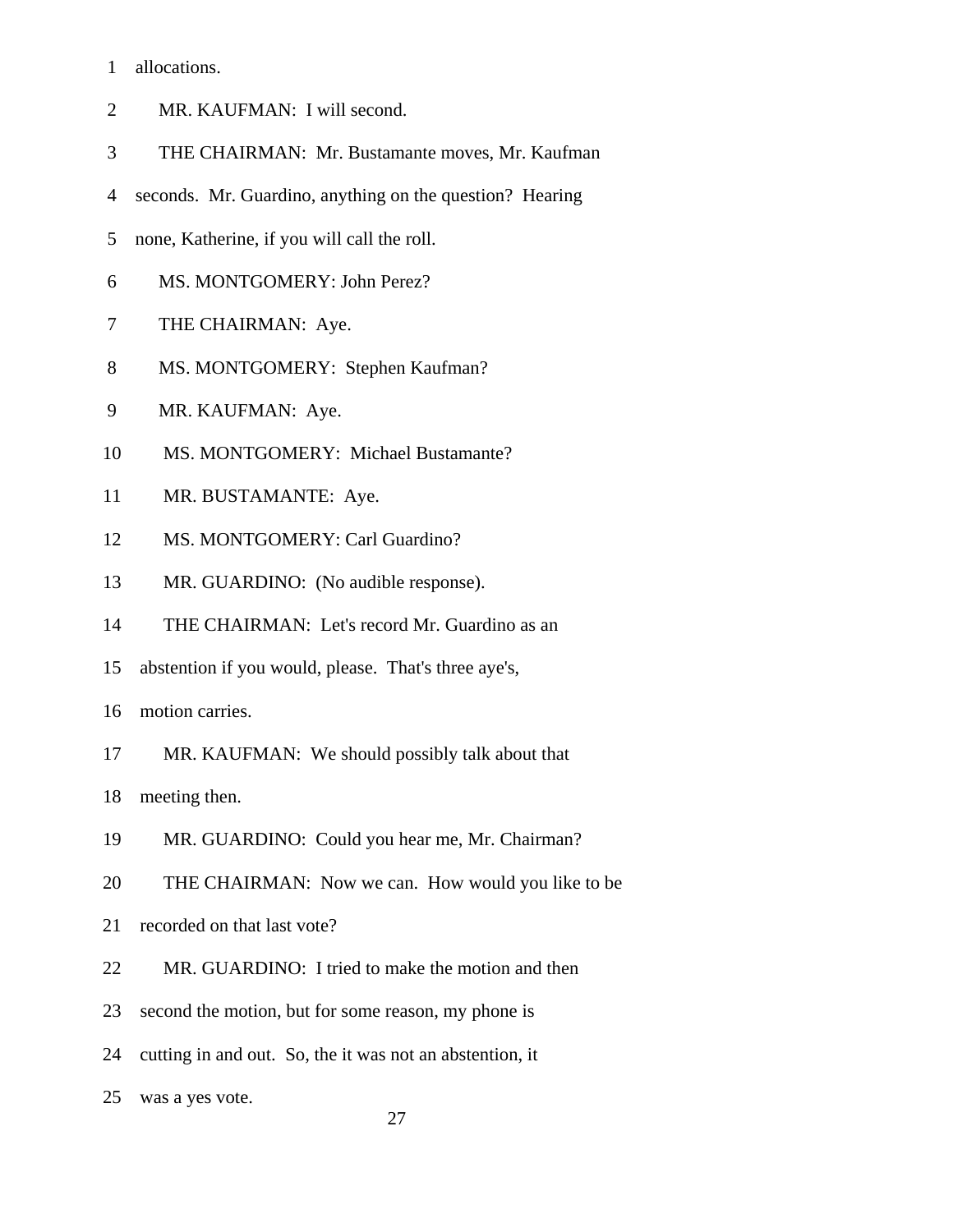| $\mathbf{1}$   | THE CHAIRMAN: Very good. Let the record reflect,           |
|----------------|------------------------------------------------------------|
| 2              | Mr. Guardino is also an aye on that last motion, making it |
| 3              | unanimous, four ayes.                                      |
| $\overline{4}$ | MR. KAUFMAN: We had talked briefly to bring the            |
| 5              | other two into the loop prior to the meeting about         |
| 6              | scheduling a date for December, and I guess given what     |
| 7              | we're talking about here and given the holidays, perhaps   |
| 8              | we should look at the January meeting then as the date for |
| 9              | this comprehensive meeting, regardless of what else        |
| 10             | happens before.                                            |
| 11             | THE CHAIRMAN: Just to bring everybody up to speed,         |
| 12             | we don't anticipate that any counties will submit Project  |
| 13             | Documentation Plans for our consideration in November. If  |
| 14             | that's the case, and since we're putting off this deadline |
| 15             | until March 1st, in all likelihood, we will not have a     |
| 16             | November meeting.                                          |
| 17             | Our December meeting is currently set for                  |
| 18             | December 20th. It's unclear whether or not we'll have any  |
| 19             | Project Documentation Plans for consideration at that      |
| 20             | point. So, shall we schedule this discussion for our       |
| 21             | January meeting which is scheduled for --                  |
| 22             | MS. LEAN: We have not scheduled any meetings into          |
| 23             | 2007 yet.                                                  |
| 24             | THE CHAIRMAN: If we did the same scheduling pattern        |
|                |                                                            |

25 which is the third Wednesday?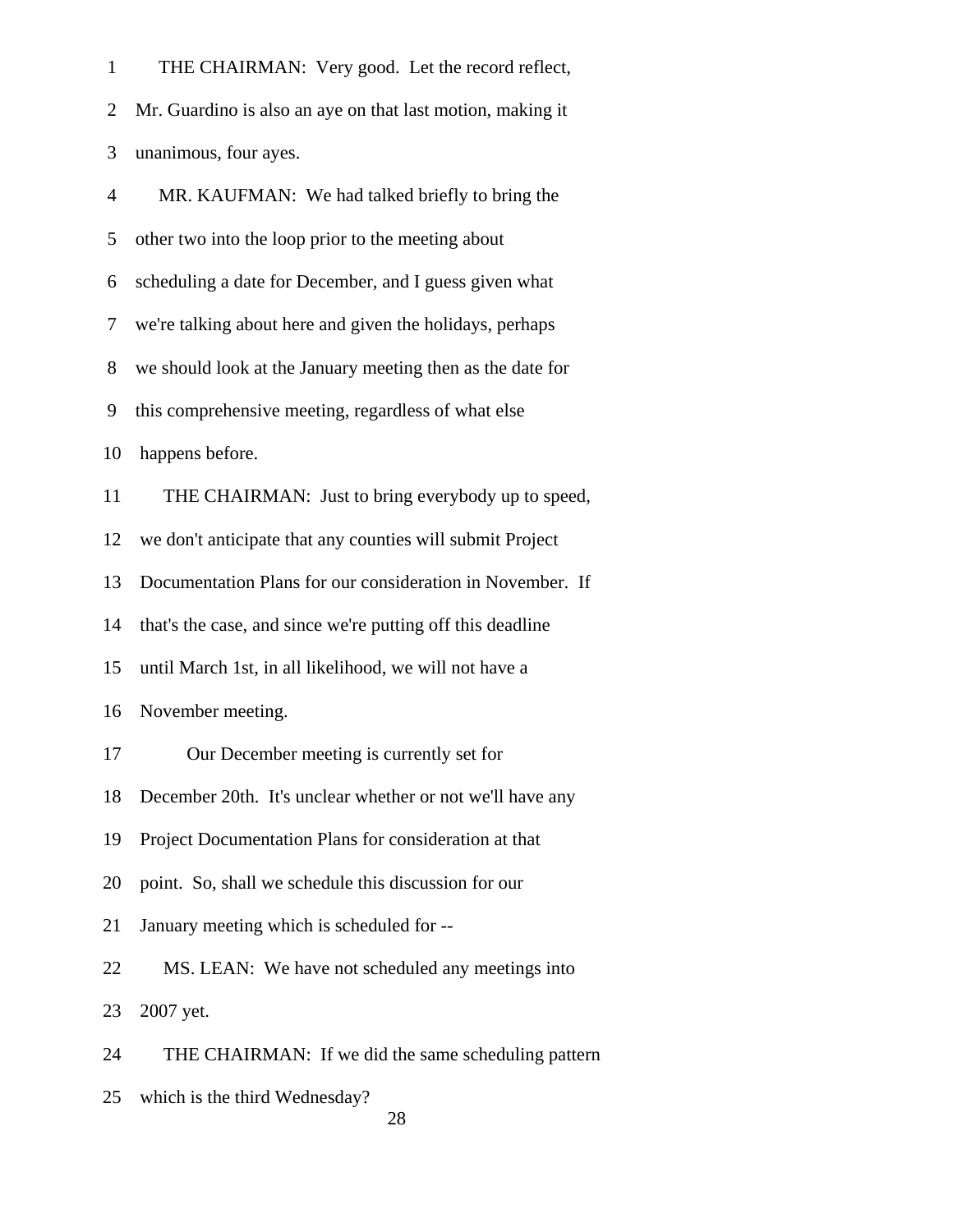| $\mathbf{1}$   | MS. LEAN: Correct.                                            |
|----------------|---------------------------------------------------------------|
| $\overline{2}$ | THE CHAIRMAN: What's the third Wednesday of January           |
| 3              | 2007?                                                         |
| $\overline{4}$ | MR. KAUFMAN: Looks like 17th. Looks okay on my                |
| 5              | calendar.                                                     |
| 6              | THE CHAIRMAN: Okay, are we allowed to schedule the            |
| 7              | January meeting?                                              |
| 8              | MS. LEAN: Sure. Actually, at the next meeting, I              |
| 9              | would have proposed some dates for you to look at for next    |
| 10             | year, so we can.                                              |
| 11             | THE CHAIRMAN: Can we set that?                                |
| 12             | MR. KANOTZ: Yes, I think we can schedule it now.              |
| 13             | THE CHAIRMAN: Let's schedule a meeting for January            |
| 14             | 17th, 2007, and let's agendize this item for that meeting.    |
| 15             | MS. LEAN: I will work with you on exactly how you             |
| 16             | want it presented.                                            |
| 17             | MR. KAUFMAN: And I think we should proactively then           |
| 18             | communicate with all 58 counties well in advance of that.     |
| 19             | THE CHAIRMAN: Yes.                                            |
| 20             | MR. KAUFMAN: I guess I would urge any counties that           |
| 21             | haven't submitted plans not to wait around for us to move     |
| 22             | the date or wait around for March 1st, but urge as many as    |
| 23             | possible to submit their Project Documentation Plans          |
| 24             | either for a phase two or a phase one under the first         |
| 25             | allocation round as soon as possible, regardless of our<br>29 |
|                |                                                               |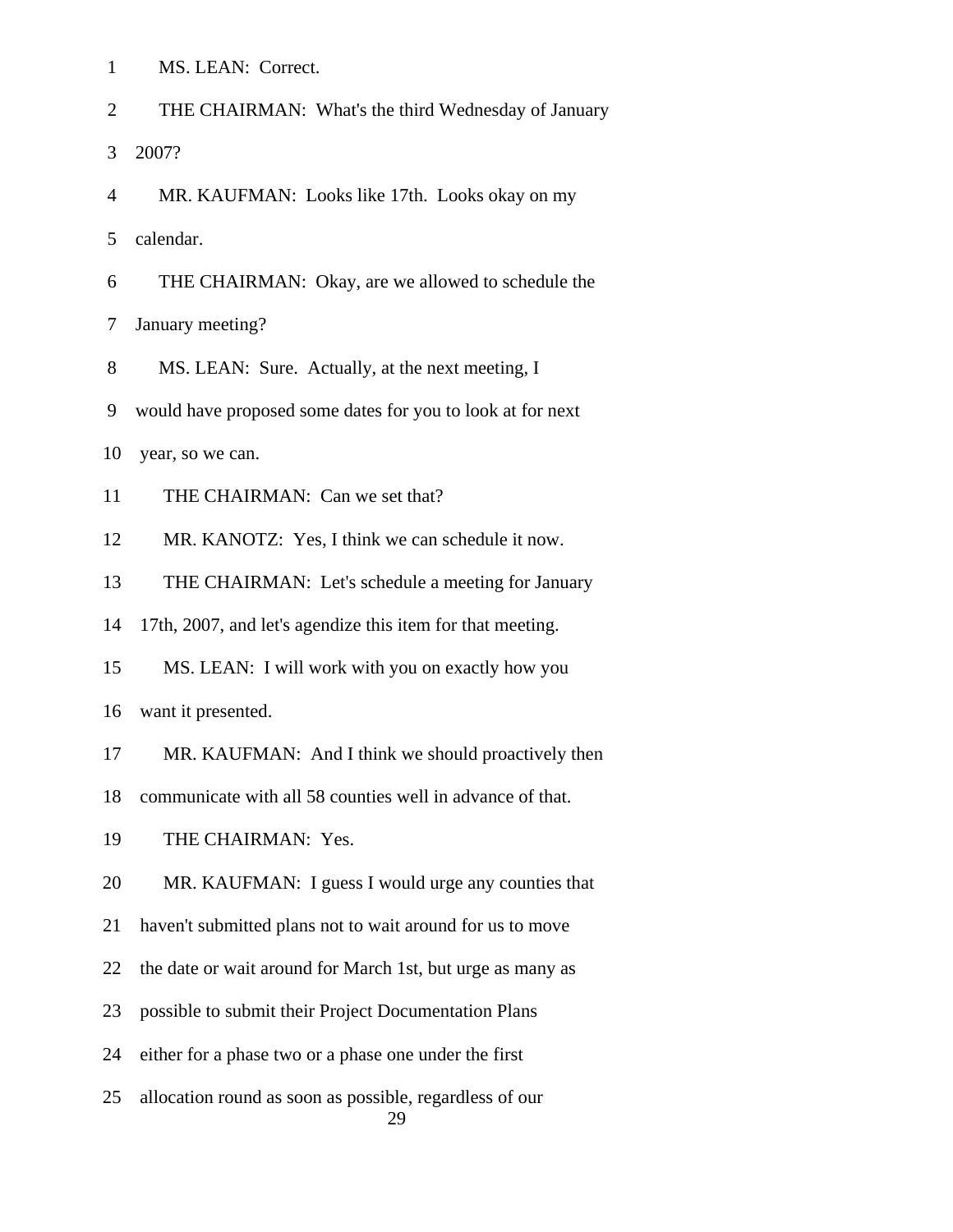|  | decision today and to put off the deadline. |  |  |  |
|--|---------------------------------------------|--|--|--|
|--|---------------------------------------------|--|--|--|

2 MS. LEAN: I think I will need to talk with the Chair

3 and figure it out, because this will be a whole different

4 way we're going if we're going to limit round one.

5 THE CHAIRMAN: Very good. I will make myself

6 available.

7 MS. LEAN: Thank you.

8 THE CHAIRMAN: Are there items to come before us

9 before we move to adjourn?

10 MS. LEAN: The only other thing is, you do have in

11 front of you some language regarding the amendments to

12 Orange County's funding award.

13 THE CHAIRMAN: Right. When we discussed amending

14 Orange County's funding award, we said that instead of

15 making it a new allocation, there would be an amendment to

16 the allocation, and that we draft the letter reflecting

17 the amendment, staff has produced a draft letter. Has it

18 been circulated to all five members?

19 MS. LEAN: No, but I can e-mail it.

20 THE CHAIRMAN: If you would e-mail it to everybody,

21 it is an inform item, not an action item for us. That

22 will come to everybody. Anything else before we adjourn?

23 Very good, then we stand adjourned. Thank you.

24

 25 (Proceedings were adjourned at 12:00 p.m.) 30